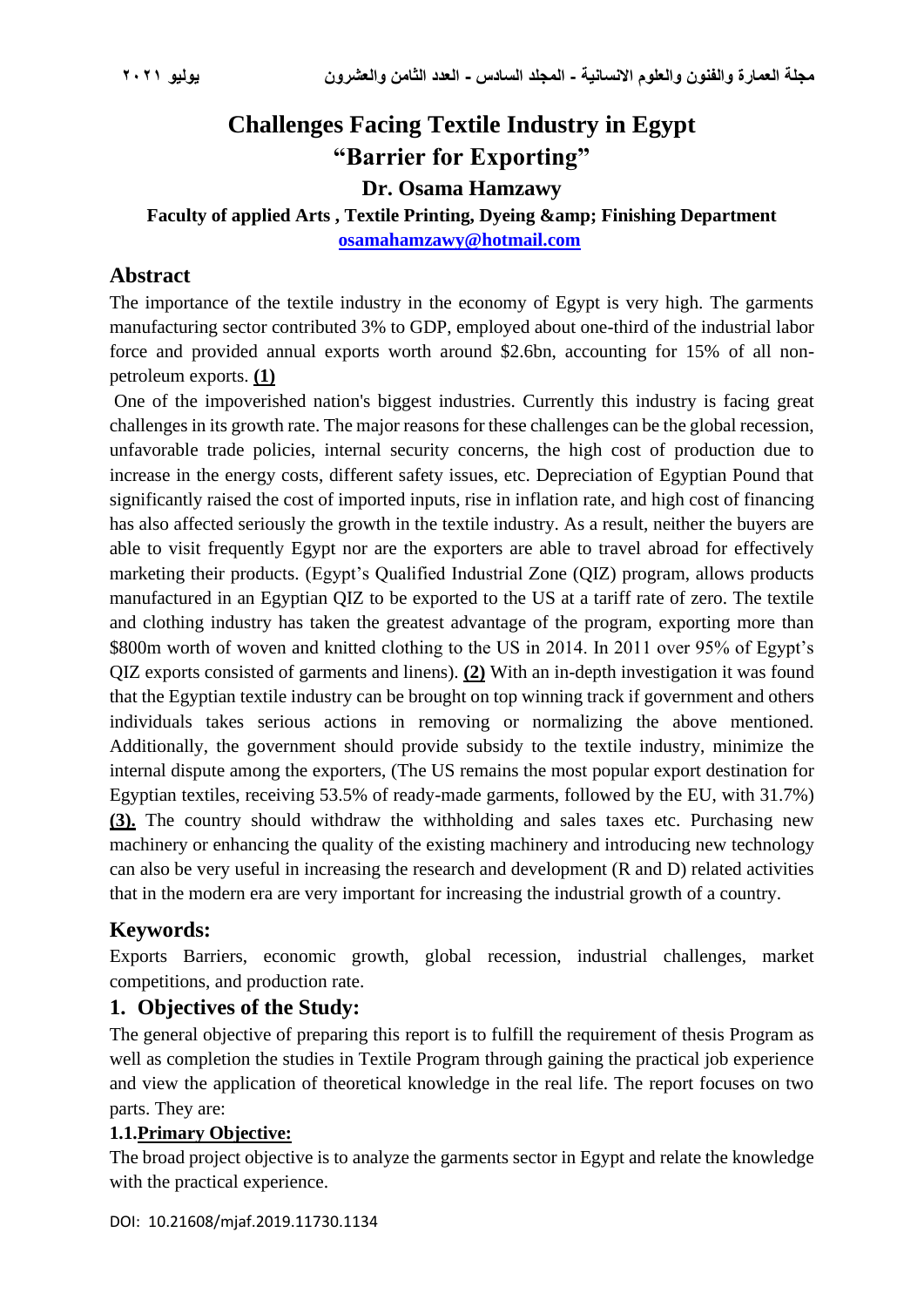#### **1.2.Secondary Objective:**

In order to reach the broad objective, some specific objectives are identified.

- 1. To know the different aspect of garments industry, its prospects and problems.
- 2. To show some statistics of RMG industry.
- 3. To analyze the statistical data related to RMG industry.

## **2. Limitations of the Study**:

In many cases, up to date information was not published. In some cases, access to relevant papers and documents were strictly prohibited. In some other cases, access was denied to procedural matters conducted directly by the top management in the operations of foreign exchange business.

## **3. Technique of the research (descriptive research)**

Research have been conducted using descriptive research technique, investigating the problems form the production facilities themselves  $\&$  textile companies which are working in Egypt  $\&$ some of them are exporting their production outside Egypt , the research is done using some of questions included in questionnaire to gather the data in details , the collected data were analyzed using statistical analyzing techniques, then arranged in order to reflect the main points that the industry facing regarding Exporting & challenges which cripple local production in this field.

#### **Data collection and analysis**

#### **4. Methodology**

**4.1. Sources of Data** regarding the completion of this report are collected from both primary and secondary sources.

**4.2.Primary Source** through direct conversation with the respective officers of the textile companies.

#### **4.3.Secondary Sources:**

- Various data source like Expo-Egypt, MTI Egypt, GOEIC, IDA, UNIDO, [http://www.fei.org.eg.](http://www.fei.org.eg/), etc.

- Internet browsing through website searching.

- Annual report of the various organizations such as, UNIDO, Federal of Egyptian Industries, Export Promotion Bureau, etc.

Different published material Such as books and articles.

## **5. Questionnaire points**

- 1. Capital investment
- 2. Financial source
- 3. Loans

Loans problems

Bank rejection Loans

No self-finance

Loss of Trust between Banks & small & medium enterprises

Impossible Terms & conditions from Banks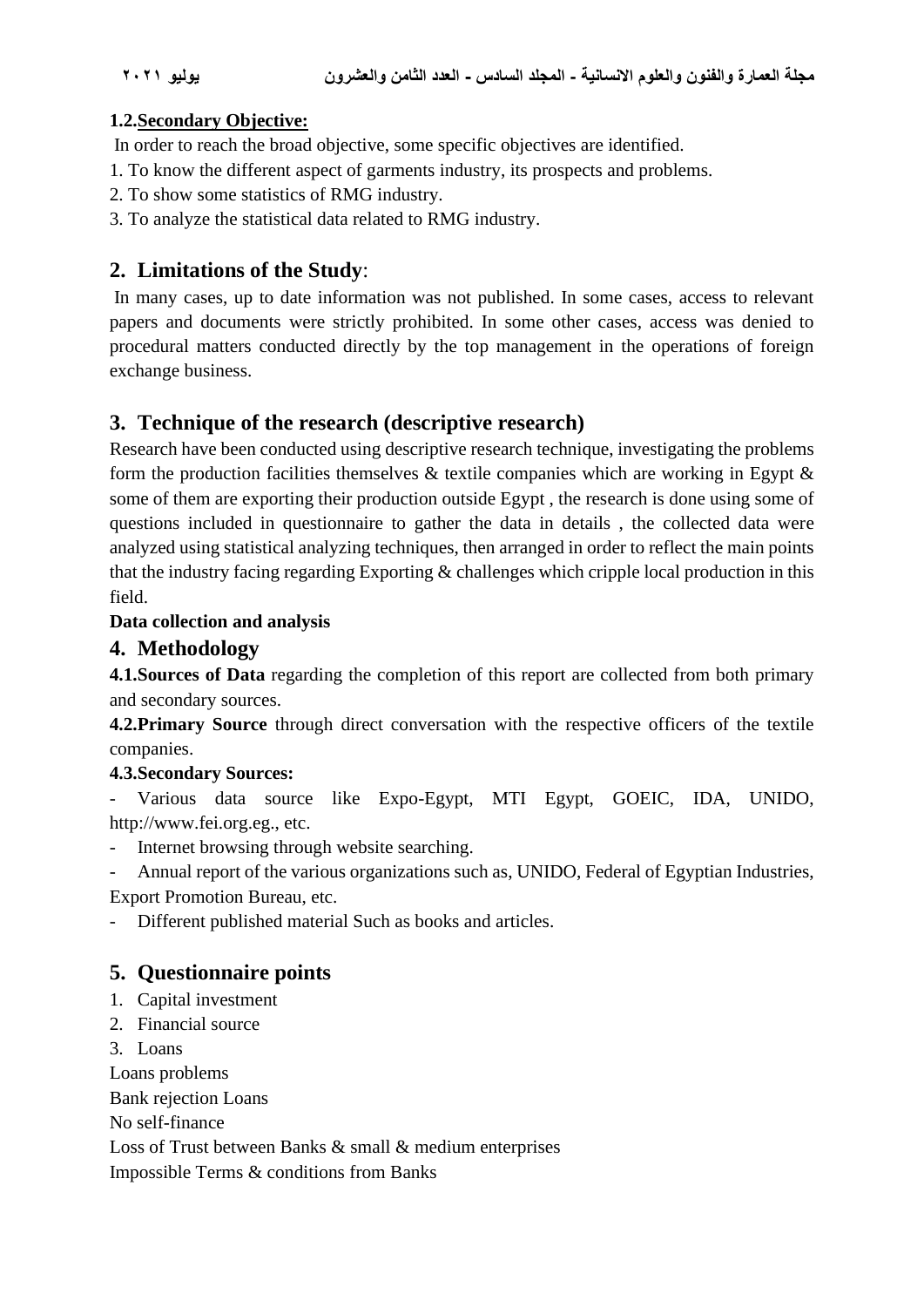Other current Loans

- 4. Production capacity
- 5. Needs a& raw materials
- 6. Sources of raw materials (imported or local materials)
- 7. Production for local market or for exporting / which countries / export problems / obstacles
- 8. Exports subsidies / government support/ how you can find new export markets
- 9. What is production problems?
- 10. Source of energy and power supply/ electricity / gas & cost
- 11. Number of workers / average of salary for worker

12. Do the company provide training for new workers/ training cost/ level /Internal or external training?

- 13. Lack of well trained workers
- 14. Source of Machinery/ high tech machinery
- 15. The factory producing its own products or working for others
- 16. Is there internal quality control within the company?
- 17. Customer satisfaction/ client requirements/ competition

## **Collecting & analyzing Data:**

- [Quantitative information](https://i.unisa.edu.au/students/research-students/continuing-students/data-collection-and-analysis/#Quantitative)
- [Qualitative information](https://i.unisa.edu.au/students/research-students/continuing-students/data-collection-and-analysis/#Qualitative)
- [Working with data](https://i.unisa.edu.au/students/research-students/continuing-students/data-collection-and-analysis/#working) (Analyzing)
- [Presenting Research data](https://i.unisa.edu.au/students/research-students/continuing-students/data-collection-and-analysis/#presenting)

## **Quantitative information**

Numerical or quantitative information is obtained from research methods such as surveys of populations & Factories Managers / Decision Makers / Owners during the practical period of the research **dates and place of collection, methods of measurement, units of measurement) were form April to Dec. 2019, stored in** spreadsheet format.

## **Qualitative information**

Qualitative (non-numerical) information recorded during interviews with human participants, with supporting notes, then transcribed into written form later. Other qualitative information describing and interpreting texts or artefacts also recorded in written form and stored as Word files. This material coded using software programs and in some cases done manually. Visual information recorded as photographic plates, slides, computerized files or hand-drawn diagrams.

## **Criteria for Factory Visits selection**

- SME
- Large Vertically Integrated
- Geographic
- Industrial Zones and Non Industrial
- Export and Domestic Sales Channels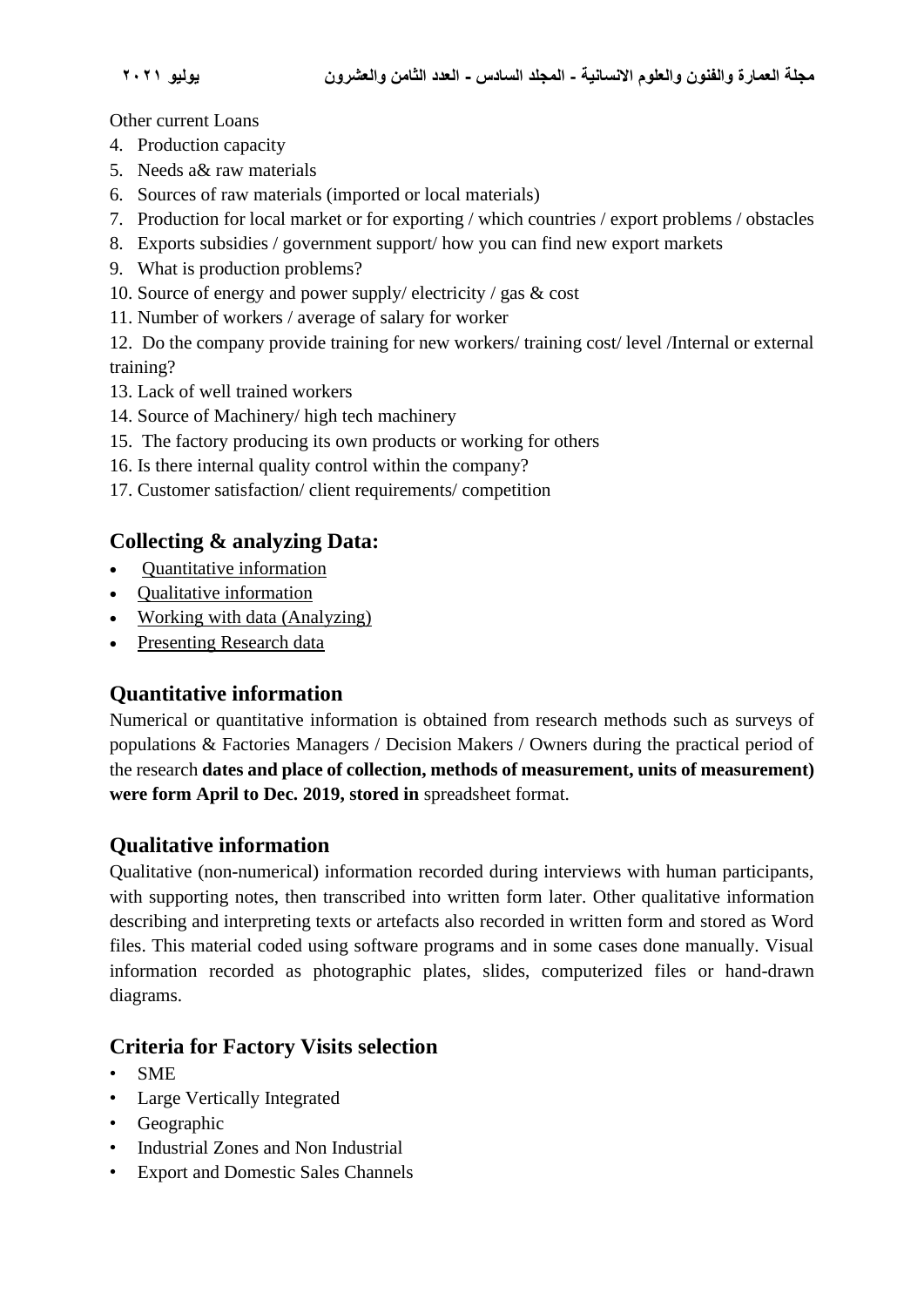- Free Zone
- Retail and Branding
- Foreign Investment

#### **Introduction**

#### **The Industry Structure The Textile Structure In Egypt**

Traditionally the Textile & Clothing T&C sector was responsible for significant job numbers in developed countries, but over the last decades the sector has become the first step towards manufacturing production and employment for many developing countries. While total world employment in T&C hardly changed in recent decades, the distribution of employment changed substantially with the EU and US losing jobs and mainly Asia gaining **(8).** The textile sector plays a significant and effective role in solving the unemployment problem in Egypt as it provides numerous job opportunities for the Egyptian labor force. The textile industry is considered a labor intensive industry and is related to various complementary industries which either provide it with various raw materials or use its products. According to the governmental statistics, almost one-third of the total Egyptian manufacturing employment is working in the textile industry. **(8)** With a large consumer base, a skilled labor force, a strategic geographic location for trade, and a series of pro-business government efforts to streamline licensing and operations, there are a number of reasons to recommend Egypt as an industrial center. While challenges remain, there are new local and export-focused opportunities for increased investment – particularly with the ongoing construction of the new capital – a continued focus on infrastructure development and a government-supported pivot towards sub-Saharan Africa as a market**. (10)**

Moreover, labor costs are considered a competitive advantage to invest in Egypt, as they are thought to be among the lowest labor costs in the world. According to the survey conducted by Werner International Institution, which includes the main textile producing countries in the world, the hourly costs of the Egyptian worker was less than \$0.82 compared with \$15.78 in the United States, \$18.91 in Germany and \$2.13 in Turkey. It is also lower than those of the workers in other developing countries such as Malaysia, Morocco, Oman, Colombia, and Mexico **(11),** The textile sector is considered the engine of the Egyptian economic growth, as it represents the third-largest industrial sector after the chemicals and food sectors. Egypt is the largest African and the second largest Mediterranean exporter of textiles and clothing to the USA. It is also one of the main five suppliers of cotton yarn and non-carded cotton for the European Union**. (12)**

The country announced four-year, five-pillar strategy to help transition Egypt into a major regional industrial center and export hub. The strategy sets specific targets to support this, including increasing the annual industrial growth rate to 8%, the industrial contribution to GDP to 21% and non-oil exports by an annual rate of 10% through to 2020. The near completion of an industrial investment map to help Egypt diversify and target investments across industrial sectors, noting the needs and capacities in each governorate. which will help inform the types of employment and training programmers provided, and lead to the integration of factories and decrease of imports**.(12)**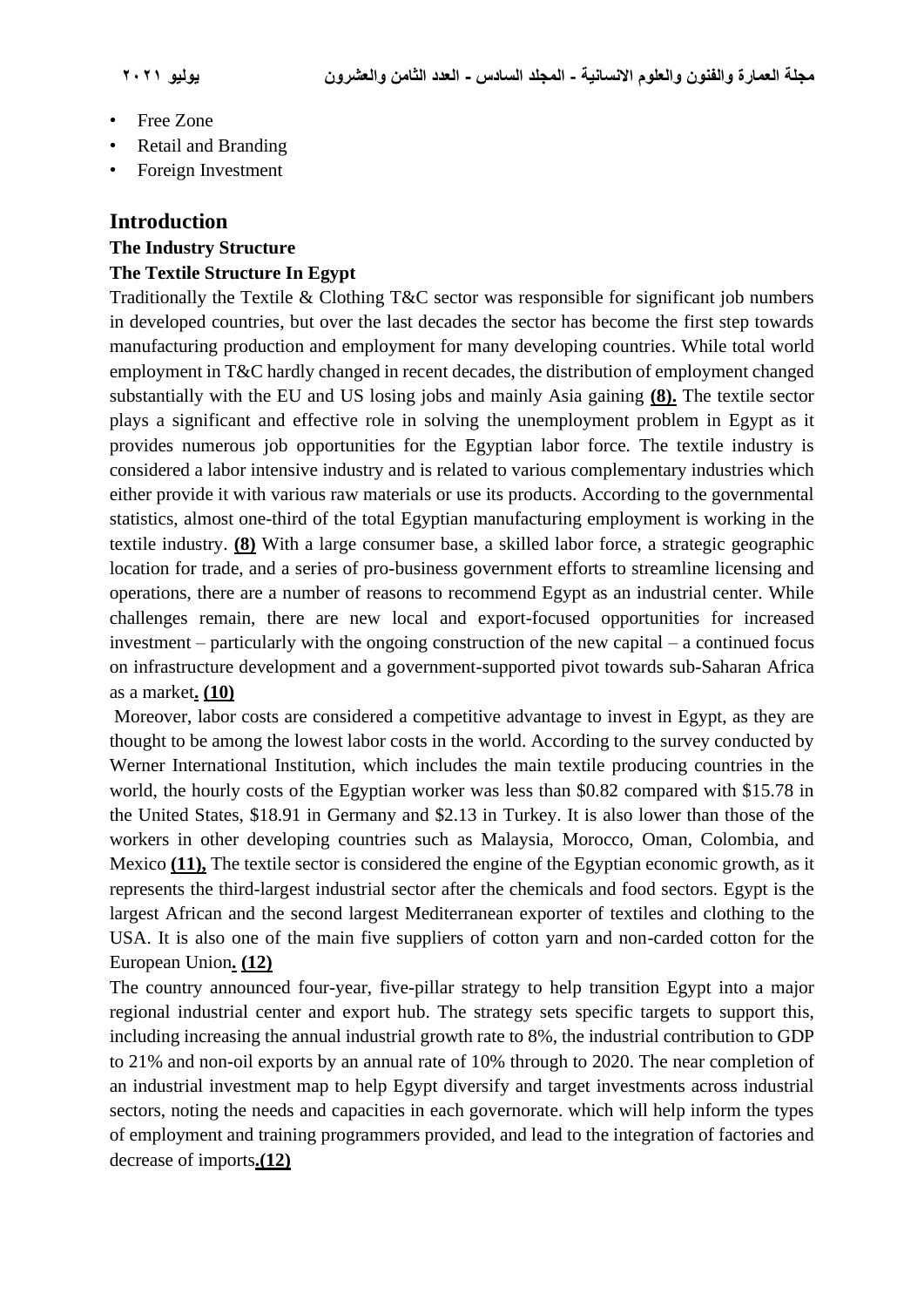## **Competitiveness and Future Challenges in textile industry**

The Analysis of the competitiveness and challenges facing the industry, its strengths and weaknesses may be done by considering the competitive structure of the industry, the characteristics of its factors of production and the nature of government intervention and support. **(11)**

## **Competitive Structure**

- i.The structure is heavily biased to spinning and weaving production which is state owned. Facilities are almost obsolete, organization over manned and highly inefficient. Quality and delivery of output erratic and inconsistent.
- ii.Private sector participation-predominately in knitting and ready-made garment manufacture-is increasing marked successes in some export markets. The sector has limited impact in world markets due to its small size.
- iii.Local and international competition is intensifying.
- iv.Large local demand for relatively unsophisticated goods. Local market growth is currently very modest.
- v.Multi-lateral (GATT) and bi-lateral (EU) trade agreements will result in increased competition from imported yams and fabrics; and ultimately ready-made apparel.
- vi.Companies often lack strategic vision, international marketing experience, market information and competent middle management. The organization structures of the majority of the companies tend to be incompatible with the requirements of export activities.
- vii.Limited R&D and effective product development activities.
- viii.Raw material locally available but at relatively high prices, Fig. 2 gives an example of the cotton consumption by local spinning mills. The negative trend is mainly attributed to lower price of imported yams and, to a lesser extent, increased use of regenerated and synthetic fibers; and lower demand for local fabrics and readymade garments.
- ix.Weak access to international markets through effective marketing channels. **(13)**

## **Strengths and Weaknesses of the Textile Sector in Egypt**

The textile sector is considered the engine of the Egyptian economic growth, as it represents the third-largest industrial sector after the chemicals and food sectors. Egypt is the largest African and the second largest Mediterranean exporter of textiles and clothing to the USA. It is also one of the main five suppliers of cotton yarn and non-carded cotton for the European Union**. (11)**

The Egyptian textile industry has strengths points in terms of rich legacy of textile production, strong multi-fiber raw material base, large and expanding production capacities, very low import intensity, vast pool of skilled workers and technical and managerial personnel, flexible production systems, large and expanding domestic market, dynamic and vibrant entrepreneurship, etc. However, these strengths have been diluted to a great extent due to severe disadvantages suffered by the industry in certain other areas affecting its productivity, quality and cost competitiveness. Such factors are technological obsolescence, structural anomalies, poor productivity of labor and machine, lopsided fiscal policies, multiplicity of taxes and levies, high cost of capital, redundant and outdated controls/regulations, restrictive labor and industrial laws, lack of aggressive marketing, poor perception of Indian products abroad, procedural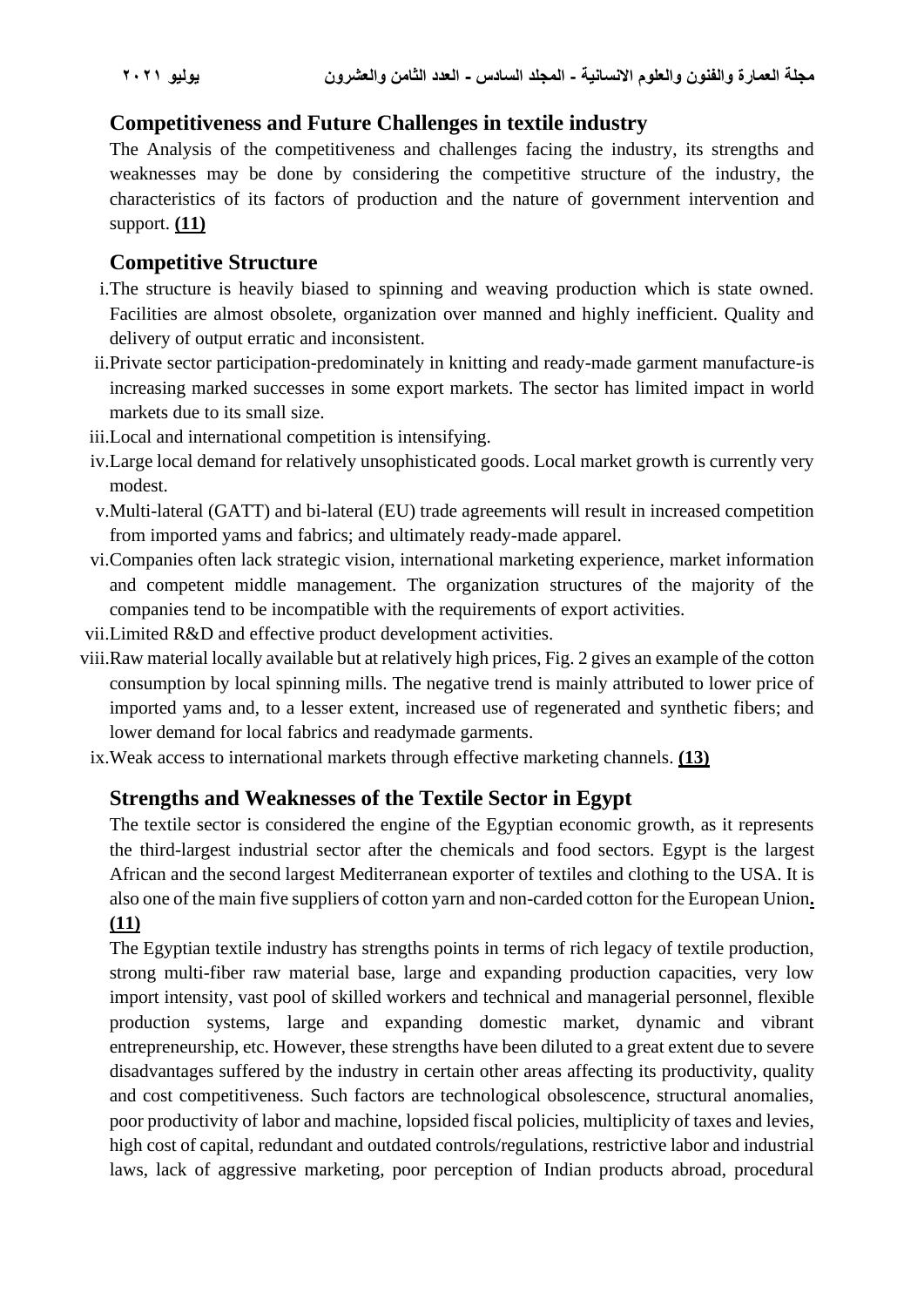problems in exporting, poor infrastructure relating to transport, communication and banking, high power tariff, etc**. (4)**

## **Strength points**

Non-petroleum manufacturing industries contributed 16% to GDP in 2015/2016, Economic Studies estimates that manufacturing comprised 17.1% of Egypt's total GDP in 2015/2016, an increase on the 16.5% recorded in 2010/2011.

The sector is also an important source of employment, 2017 data indicating that 25.3% of the employed population works in industry, an increase from 25.1% in 2016**. (15)**

Ready-made garment exports, mostly from the Private Sector, amounted to about US\$ 800,000 in 2005 (the major part to the US) and divided between woven and knitted garments. Increasingly, the knitted garments are made from imported yarns and local, private sector knitting, dyeing & finishing and stitching units. Woven garment exports are mostly based on imported finished fabrics that limits the flexibility of companies and requires lead to times that buyers are less and less inclined to wait for**. (16)**

The advantages of the Egyptian Textile Industry stand on the in-house availability of the raw material of Egyptian Cotton, portions of which Turkey and India imports from Egypt in order to produce high quality products made of 100% Egyptian Cotton for the worldwide demand. Fabric production includes fine Egyptian cotton fabrics, shirting, fabrics for trousers/shorts, worsted wool fabrics, denim, fleece, jersey, flat/woolen knits, technical fabrics, and more. Apparel production includes active sportswear, outerwear, underwear, suits, socks, infant wear etc. Production of made-ups includes a wide variety of bed, bath, and table linens, kitchen accessories etc. **(17)**

Many countries with competitive labor costs and which do not grow cotton have invested in garmenting to meet their own local market needs or to develop an export trade, e.g. Bangladesh, Laos, Sri Lanka. These and other countries have developed garment industries with the creation of many thousands of jobs; generated the major part of the countries' foreign currency earnings and have often become the major contributor to poverty reduction in the countries. Many of these countries are now investing in backward integration to be more self-sufficient in fabric supplies for garmenting. This should be the next step in Egypt. **(16)**

Egypt 2016-2020 development strategy is providing support for small and medium-sized enterprises (SMEs) to help increase industrial production, create more jobs and boost exports. The strategy estimates that Egypt has 2.5m micro- or SMEs, comprising 75% of the labor force, yet only 17% of these businesses undertake export activities. Creating an enabling environment for these businesses will require assistance from a number of government-driven initiatives. Accessing credit and obtaining the necessary licenses remains a particular challenge for Egyptian businesses**, (18)**

This was also stressed in the "Global Entrepreneurship Monitor Global Report 2015-16", which focused on the country's need for simplification in licensing and permitting processes, and improved access to finance. **(12)**

In Egypt T&C is the third contributor to the GDP and in 2013, it accounted for 30% of local employment and for the 14% of non-petroleum exports **(19)**

Egypt's Textile Industry is a global giant and the second largest country's sector, contributing 30 % of industrial production and 25 % of total exports.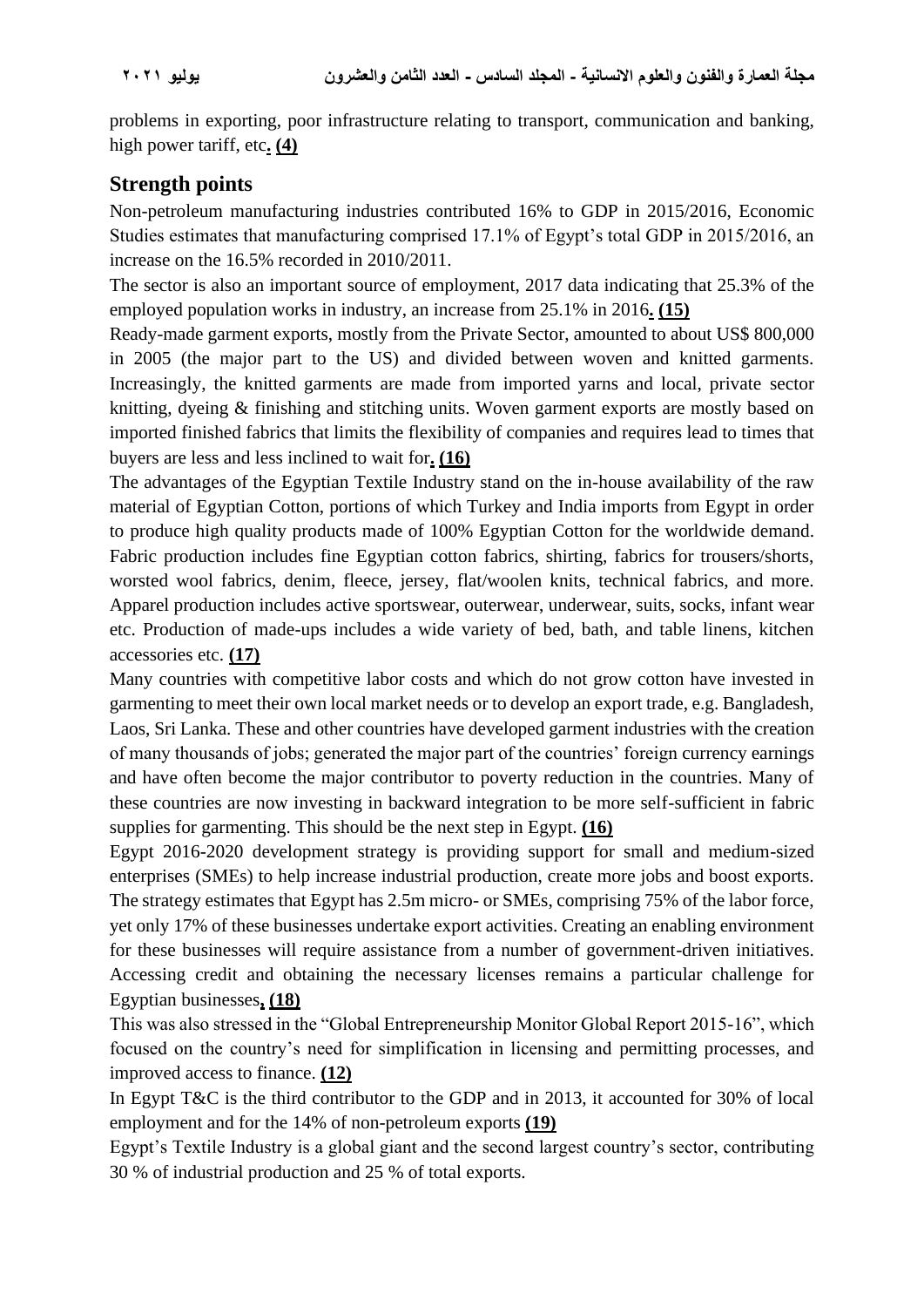Its vertically integrated structure is the pivot in the Middle Eastern region, linking complete production process right from the cultivation of cotton, to the making of yarns, fabrics, readymade apparels and home textiles. **(11)**

The Extra Long Staple Cotton is world renown and Egypt enjoys substantial comparative and competitive advantages over other countries.

It has a high supply of labor at a low cost with embedded knowledge and skills, a central location on the globe and a wealth of natural resources.

• Egypt's expertise in the textile manufacturing industry has spanned many centuries, which make it a vital producer, exporter and importer.

• Egyptian Textile Industry consists of 4500 factories employing more than 1.5 million workers.

• Government runs various training programs, continuously upgrading the skill sets of the labor force and their managing personnel. **(5)**

The location of the country facilitates quick and easy exports to other countries such as Asia, Africa, and Europe. Cargoes take less than 5 days to reach EU and 15 days to USA, turning it to a preferred sourcing location compared to its counterparts.

• Egyptian Textile industry has clustered in the main areas of the country, where the infrastructure and commercial ports are well established for export easiness and simplicity.

• New Textile Industrial Parks are being developed with more than 5 billion USD investment in the next 3 years. **(3)**

## **Weak points**

The 4,000s textile companies supplying the local market are mostly in weak positions; many retail buyers want to pay cash without invoices; import penetration from formal and, especially smuggled goods, is rising; many raw materials are supplied by the public sector at high prices/ low quality and with no guarantee of delivery on time; the companies are often quite small, work with older machines and for limited hours per day**. (2)** The main weak points in textile industry in Egypt are:

- Absence of unified effort by key players
- Public Sector Mills
- Management
- Technical education does not meet industry's needs in numbers or quality of graduates.
- Private Mills working for local market.
- Woven dyeing, finishing and printing.
- Mills dependent on imported woven finished fabrics.
- Cost of finance
- Restrictions on imported cotton
- Limited and weak MMF production
- Focus on lower market segments **(16)**

## **Cost Structure Analysis**

The industry does not seem to constitute a major issue impeding the industry form flourishing yet in relative terms wages in Egypt are higher than its competitors whereas productivity is lower (for example: in the case of Bangladesh wages are between 25-40% lower than Egyptian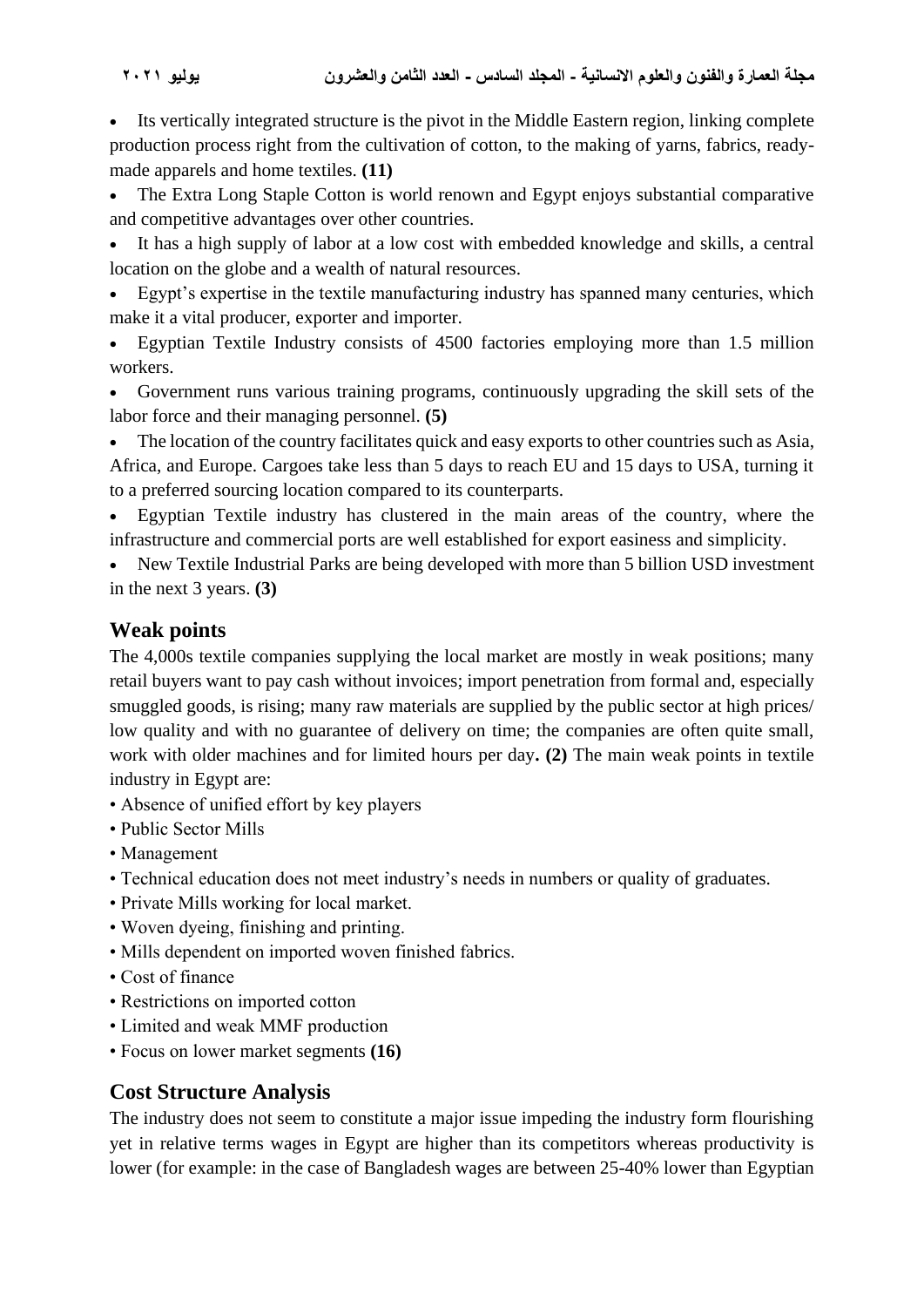wages, and productivity is between 25-50% higher, wages in Bangladesh around 76\$ whereas they are between 100-120\$ in Egypt.

The same is true for other competitors as Vietnam and India, on wages in the public and private sectors show an extent of variation as revealed bay CAMPAS such variations are partially due to the differences of categorization of labor as well as devaluation effects **(20)**

## **Export Barriers & Challenges:**

Research shows that exporters' sensitivity to barriers in the foreign market is determined by managerial perceptions which are in turn influenced by contextual factors associated with firm size, resources and capability, export involvement and international experience. Studies also show that exporters consider high banking charges, low capacity usage, and poor technology as the major problems that affect their business operations. In more general terms, changes in consumers' preferences, the presence of middlemen and agent representatives, import tariffs, problems finding a trustworthy distributor in the target country, exchange rate fluctuations, risk of losing money in the foreign market, and quality and safety standards are other potential export barriers to firms**. (23)**

However, although the industry is one of the largest in Egypt and is still expanding, it faces massive challenges, principally because the country does not produce enough of the raw materials necessary, unfavorable trade policies, and inadequate incentives for expansion. As a result, Egypt's textile industry relies heavily on imports, and the country does not earn as much foreign exchange from its textile industry as it should. Due to increasing demand of sustainable apparel design, environmental changes, market competition, unpredictable consumer demand, market trends of variety, short product life cycles and low barriers of entry the textile and apparel industry is one of the most highly competitive. **(24)**. Manufacturing sectors in the third world. As obstacles to trade among nations have declined due to improved transportation systems, technology transfer and government cooperation, the industry has seen a rapid increase in globalization and competition. The all Egyptian textile mills association and individuals needs to enhance the quality of its products. However, the potentials in the RMG can be realized only if the challenges in some areas like – infrastructures, compliances, workforces supply, suppliers' performances, raw materials, political stability are tackled**. (14)**

## **Discussion of problems and challenges for rapid growth**

## **Lack of Research and Development (R&D)**

**Sector:** The lack of research and development (R&D) in the many especially in cotton sector of Egypt has resulted in low quality of cotton in comparison to rest of Africa. Because of the subsequent low profitability in cotton crops, farmers are shifting to other cash crops, such as sugar cane. It is the lack of proper (R&D) that has led to such a state. They further accuse cartels, especially the pesticide sector, for hindering proper R and D. The pesticide sector stands to benefit from stunting local R and D as higher yield cotton is more pesticide resistant.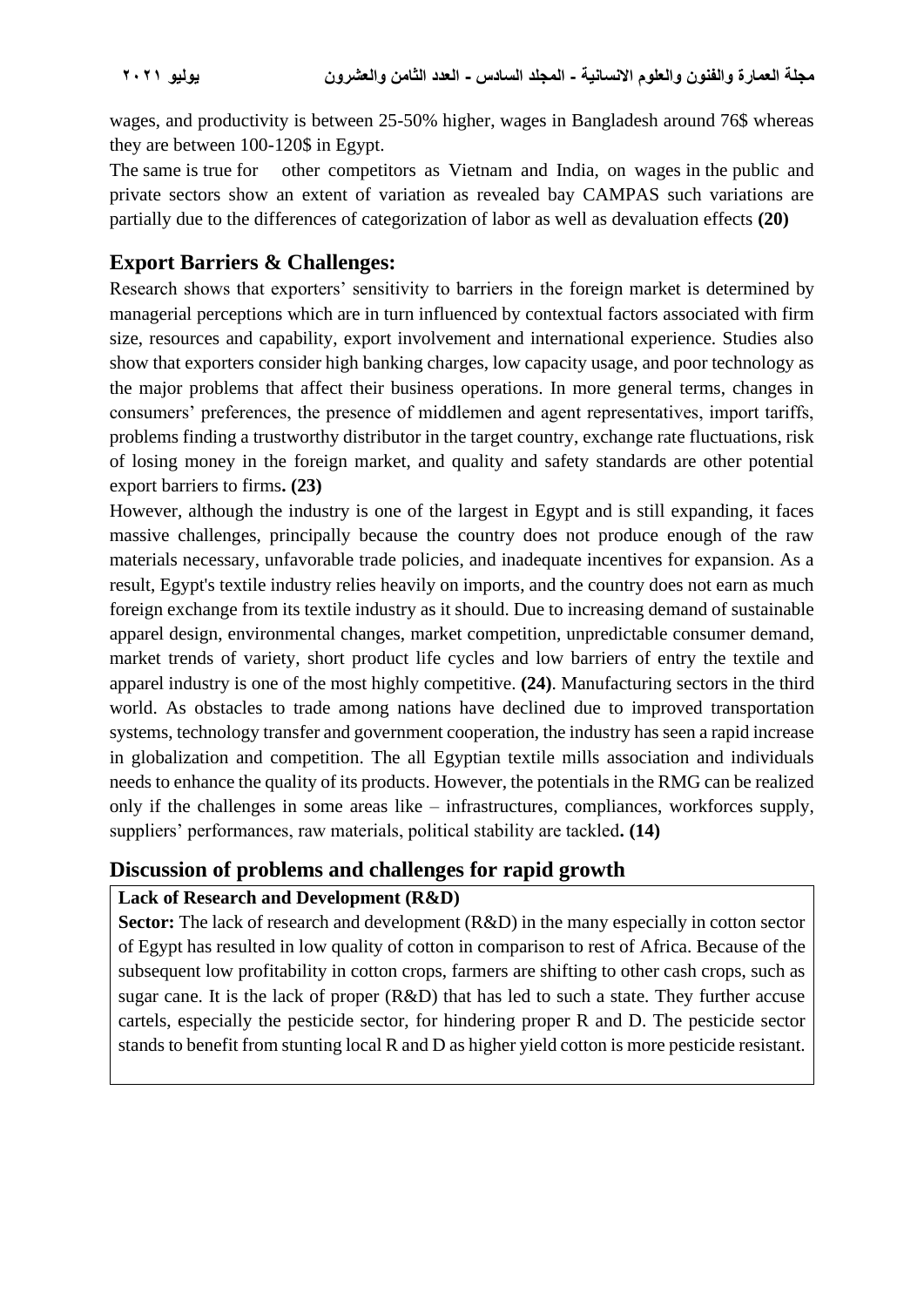**Lack of Modernize Equipment:** Moreover, the textile industry has obsolete equipment and machinery. The inability to timely modernize the equipment and machinery has led to the decline of Egyptian textile competitiveness. Due to obsolete technology, the cost of production is higher in Egypt as compared to other countries like India, Pakistan and china. **(26)**

Achieving preferred supplier status may be some distance away for Egypt T&C producers unless they are able to competitively differentiate themselves based on other factors. This is likely to remain the case until Egypt Producers are able to move up their technology trajectory and look to outsource and/or offshore their own T&C production base to 'locked out' countries. **(27)**

#### **Lack of Industrial Upgrading and vertical integration system**

The participation in global networks and global value chains can help industrial upgrading and improved economic performance. classifies the T&C (Textile & Clothing) industry as a buyer-driven GVC (Global Value Chain) which contains three types of lead firms: retailers; marketers; and branded manufacturers. Industrial upgrading in the clothing industry is primarily associated with a shift from assembly to full package production, which changes the relationship between buyer and supplier in a direction that gives far more autonomy and learning potential for industrial upgrading to the producer. This implies vertical integration, whilst also influencing GVC governance structures and the balance of power in favor of producers.

Egyptian Producers can move up the T&C value chain and integrate vertically, or they diversify moving horizontally into other sectors. In order to do this, producers and Government need to develop local linkages and supplier capabilities. It has been observed that countries diversify until they reach a certain level of income, after which they begin to specialize again **(27)**

**Finance Bill to Burden Industry Further:** The Majority of Textile Mills Corporation in Egypt has told that government's actions are not matching according to its expectations for the textile industry and its smooth growth. **(28).** According to them, reintroduction of minimum tax on domestic sales would invite unavoidable liquidity problem, which is already reached to the alarming level. Also the textile industry was facing negative generation of funds due to unaffordable markup rate on the one hand and acute shortage of energy supply and unimaginable power tariff for industry **(29)**

**Increasing Cost of Production:** The cost of production of textile rises due to many reasons like increasing interest rate, double digit inflation and decreasing value of Egyptian Pound. The above all reason increased the cost of production of textile industry which create problem for a textile industry to compete in international market**. (29)**

With little demand for highly qualified graduates, secondary and tertiary education continued to deteriorate, with even newly created private universities producing graduates as underqualified as those graduating from the old, decaying public ones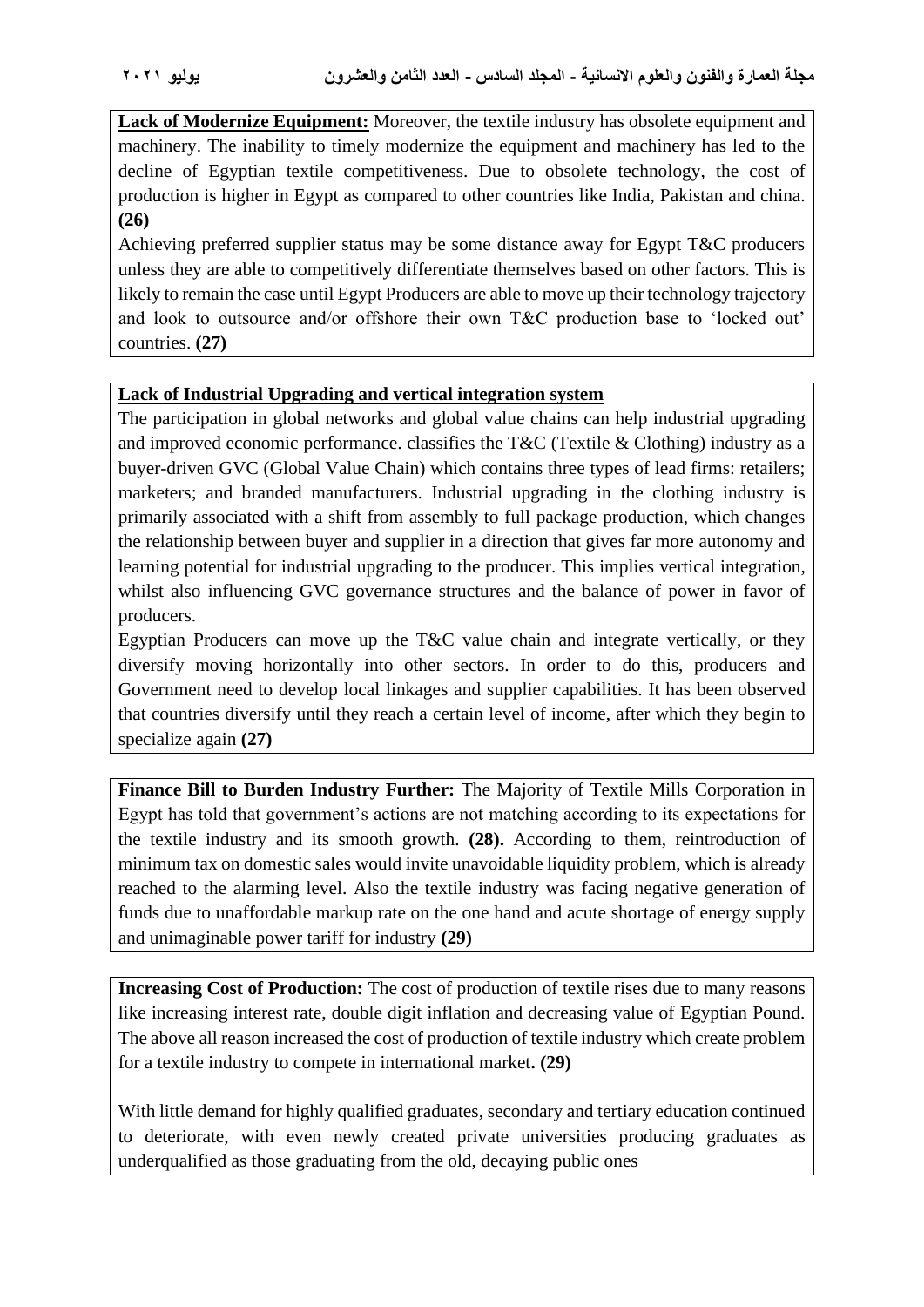**Labor abundant countries** like Egypt has a comparative advantage in garment assembly as they can compete on lower wages. It is sometimes turned into a negative social argument that such comparatively low wages are unfair because they are lower than wages paid in developed countries. What really matters are whether wages paid to developing country textile and garment producers are different from those in other sectors, we suggest that the wages women are able to earn in the garment industry in Egypt are higher than in the available alternative forms of employment in other sectors, which is sometimes lacking altogether. This section will present the relative wages paid to labors within T&C industries. **(30)**

#### **Internal Issues Pose a Larger Threat for Egyptian's Textile Industry:**

Egyptian's textile industry is going through one of the toughest period in decades. The global recession which has hit the global textile really hard but it is not the only cause for concern. The high cost of production resulting from an instant rise in the energy costs has been the primary cause of concern for the industry. Depreciation of Egyptian Pound during last few years raised the cost of imported inputs. In addition, double digit inflation and high cost of financing has seriously affected the growth in the textile industry. Egyptian textile exports have gone through challenges during last three years as exporters cannot effectively market their products since buyers are not enough visiting Egypt due to adverse travel

advisory and it is getting more and more difficult for the exporters to travel abroad. Additionally, the stress that government should take immediate measures to remove slowdown in the textile sector. High cost of doing business is because of intensive increase in the rate of interest which has increased the problems of the industry. Also loans availed crisis by the industry, hence, the volume of non-performing loans has reached to an alarming situation. Moreover, power shut downs may result in massive unemployment resulting in law and order situation**.(31)**

**Energy Crisis: Electricity Crisis:** As a consequence of load shedding, the textile production capacity of various sub-sectors has been reduced by up to 30 per cent. Many joint meeting of organization were held at different times to formulate a joint strategy to address the alarming electricity crisis being faced by the textile industry. The meeting unanimously decided to constitute a joint working group of electricity management for the textile industry in the larger interests of the value chain of

The textile industry. **(32)**

The joint working group will meet shortly to design a detailed plan to pursue the following goals;

Immediate total exemption from Electricity load shedding for the textile industry value chain; Rationalization and reduction of electricity tariff. The load-shedding of electricity cause a rapid decrease in production which also reduced the export order. The cost of production has risen due to instant increase in electricity tariff. Due to load shedding some mill owner uses alternative source of energy like generator which increase their cost of production further. Due to such dramatic situation the capability of competitiveness of this industry in international market has been

effected badly.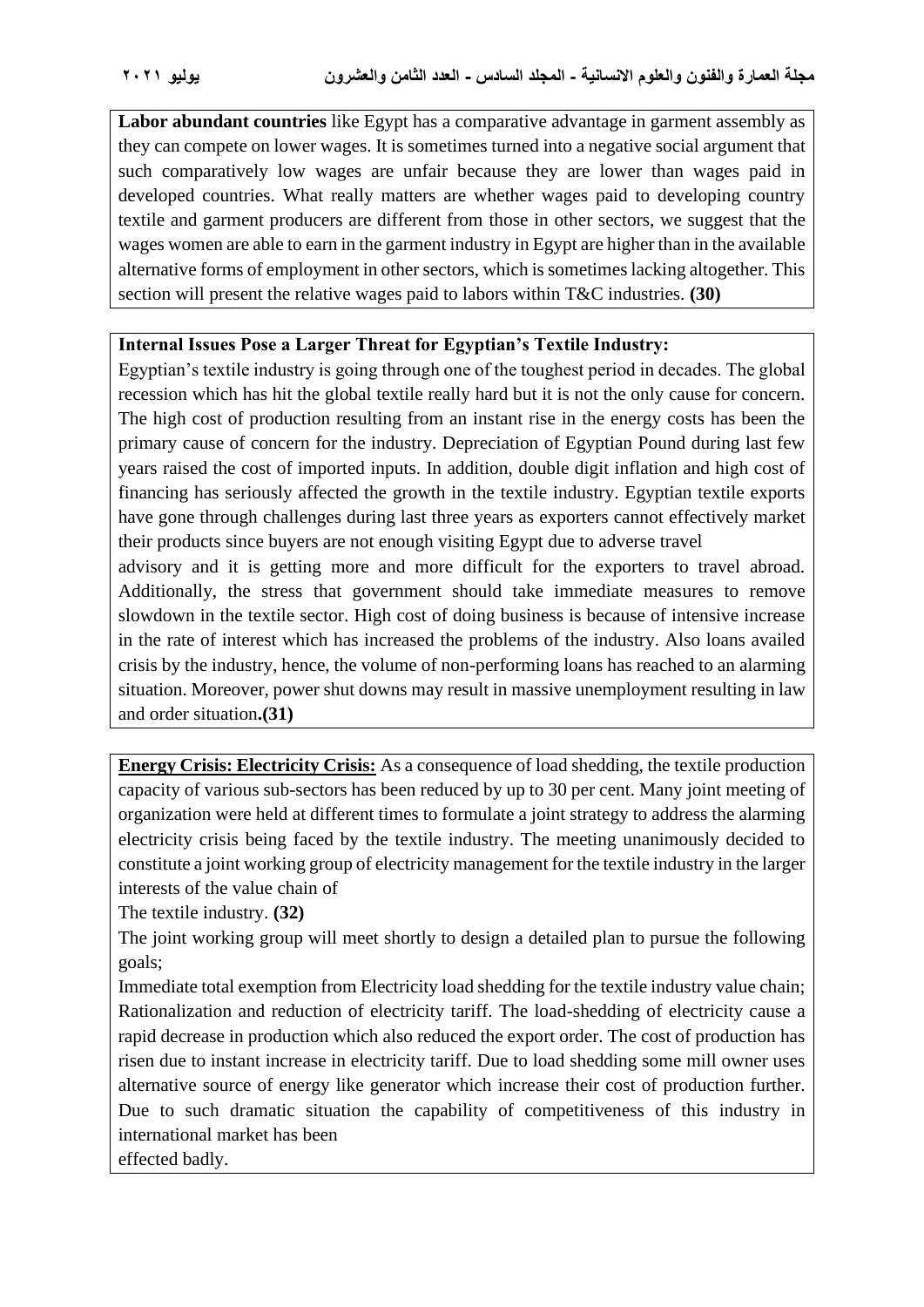**Gas Shortage:** Gas load-shedding continues in textile industries despite a significant increase in temperature. A Spokesman for the Textile & Ready Made Garment chamber claimed that 60 to 70 per cent of the industry had been affected and was unable to accept export orders coming in from around the globe.

Continuous gas disconnection over months, causing huge production losses are badly affecting the capability of the industry. In the larger interest of the economy and exports, the government should "ensure utility companies provide smooth electricity and gas supply to the textile industry".

**Tight Monetary Policy:** The continuity of tight monetary policy causes an intensive increase in cost of production. Due to high interest rate financing cost increases which cause a severe effect on production. The additional added value tax of 14% also affects the production badly. The high cost of doing business is because of intensive increase in the rate of interest which has increased the problems of the industry. The government should take immediate measures to remove slowdown in the textile sector.

Lack of new investment: Egyptian textile industry is facing problem of Low productivity due to its obsolete textile machineries. To overcome this problem and to stand in competition, Egyptian Textile Industry will require high investments. There is a continuous trend of investing in spinning since many years. Egypt is facing externally as well as internally problems which restrict the new investment. **(28)**

The unpredictable internal condition of Bangladesh causes a rapid decrease in foreign investment that affected all industries but especially textile industry.

**The 2011 Challenge:** In the year 2011, some of the international policies regarding the export of textiles and garments will change, which may present the Egypt textile industry the greatest challenges it has had to face so far. **(33)**

There is much speculation at present about the situation of the RMG exporters in the post-MFA period, when the World Trade Organization, or WTO, instead of GATT will control the sector. Under the WTO all quotas will be removed, resulting in a free market worldwide. Egyptian's garment and textile manufacturers will have to face steep competition from countries such as Ethiopia, Tunisia, and Turkey, from whom the country now imports fabric to meet the demands of its RMG sector **(28)**

When the WTO free market is established, all these countries will be able to expand their RMG exports, now limited by Quotas. As a result, these countries will be able to utilize more of their locally produced yarn and fabrics internally, resulting in the rise of prices for these in the export market, putting pressure on the industries of countries such as Egypt.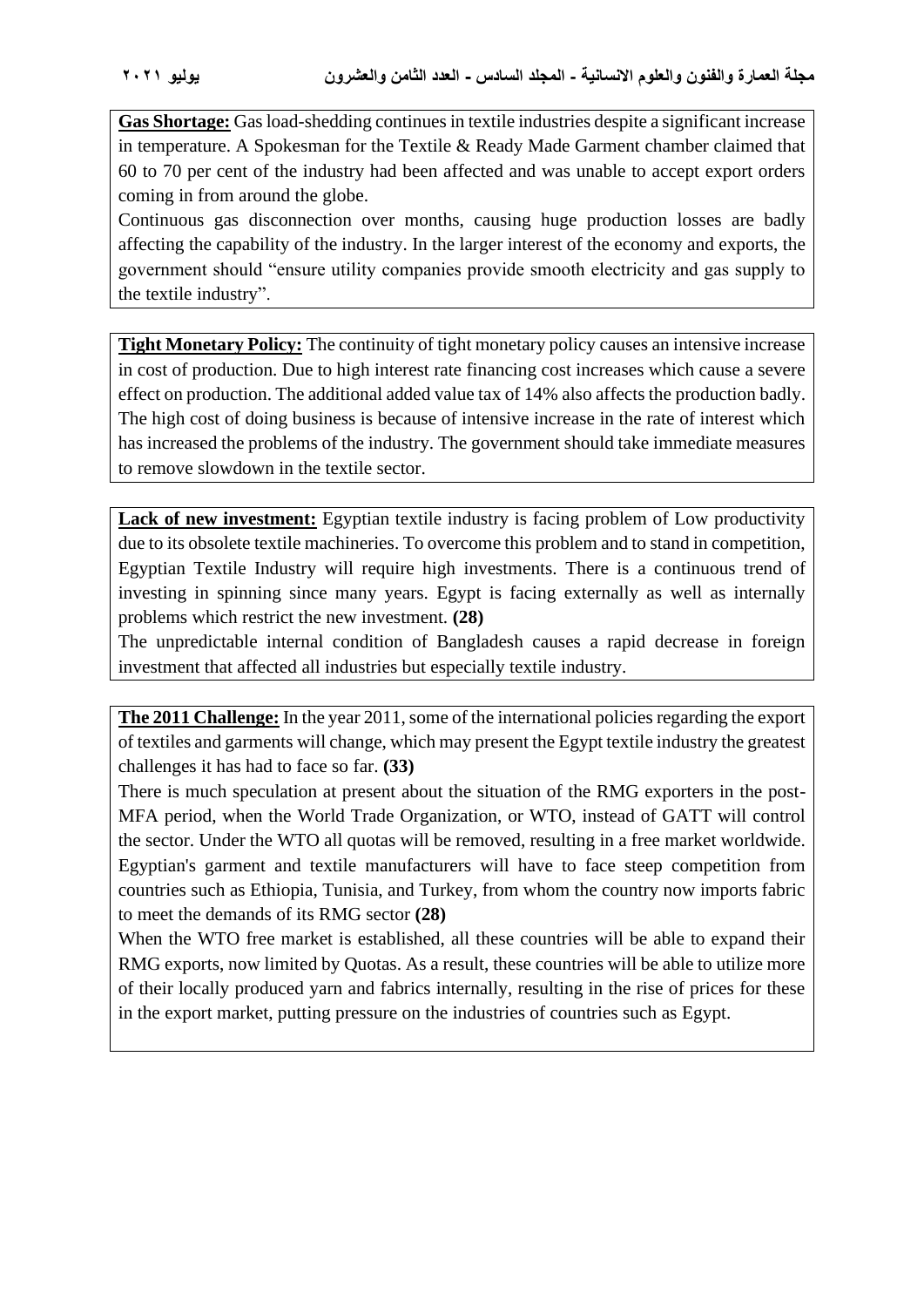#### **United States and EU cuts imports of textile from Egypt:**

United States cancels huge number of textile orders from Egypt. US also imposes high duties on the import of textile of Egypt which affects the export in a bad manner.US and EU are the major importer of Egypt textile which creates a huge difference in export of Egyptian textile after imposing a restriction on import of Egyptian textile goods.

#### **Raw material Prices:**

Prices of cotton and other raw material used in textile industry fluctuate rapidly in Egypt. The rapid increase in the price raw material affects the cost of production badly. The increase in raw material prices fluctuates rapidly due to double digit inflation and instable internal condition of Egypt. Due to increase in the cost of

Production the demand for export and home as well decreased which result in terms of downsizing of a firm. Hence the unemployment level will also increase. Government should take serious step to survive the textile industry. In order to decrease the price raw material for textile we need to increase our production

capability. Simultaneously, the government should make arrangement for introducing international system of Cotton Standardization in Egypt to enhance quality and value of Egyptian lint cotton by utilizing the technical services of Egyptian National Cotton Standard Institute.

#### **Demand Supply Gap:**

The phenomenal expansion of the RMG industry in Egypt and the dramatic increase in the population in addition to an increased standard of living cost in the country has led to a large demand-supply gap as shown by the following table. Only 21% of the total demand for yarn is met locally in Egypt. The figures for grey are not much better as only 28% of the total demand is met locally, the finishing sub-sector currently is able to process all of the locally produced grey, but will need to expand at, as with the weaving and knitting sub-sectors. All sectors of the textile industry face many of the same challenges. These problems include lack of power, obsolete technology, low capacity utilization, lack of machinery maintenance, a workforce that is not adequately trained, problems with labor unrest and militancy, political unrest causing disruption such as Hartals, and a lack of working capital

#### **Export Performance of the Textile Sector:**

Export performance of textiles sector in Egypt lies in an unsatisfactory level & considered a great concern to Egypt due to high cost of production, power shortage and stiff competition with regional players and other issues. **(34)** Governmental officers said that high cost of doing business, power shortage; poor industrial infrastructure and slow external demand are some major factors contributing to the more challenges in textile and its smooth export.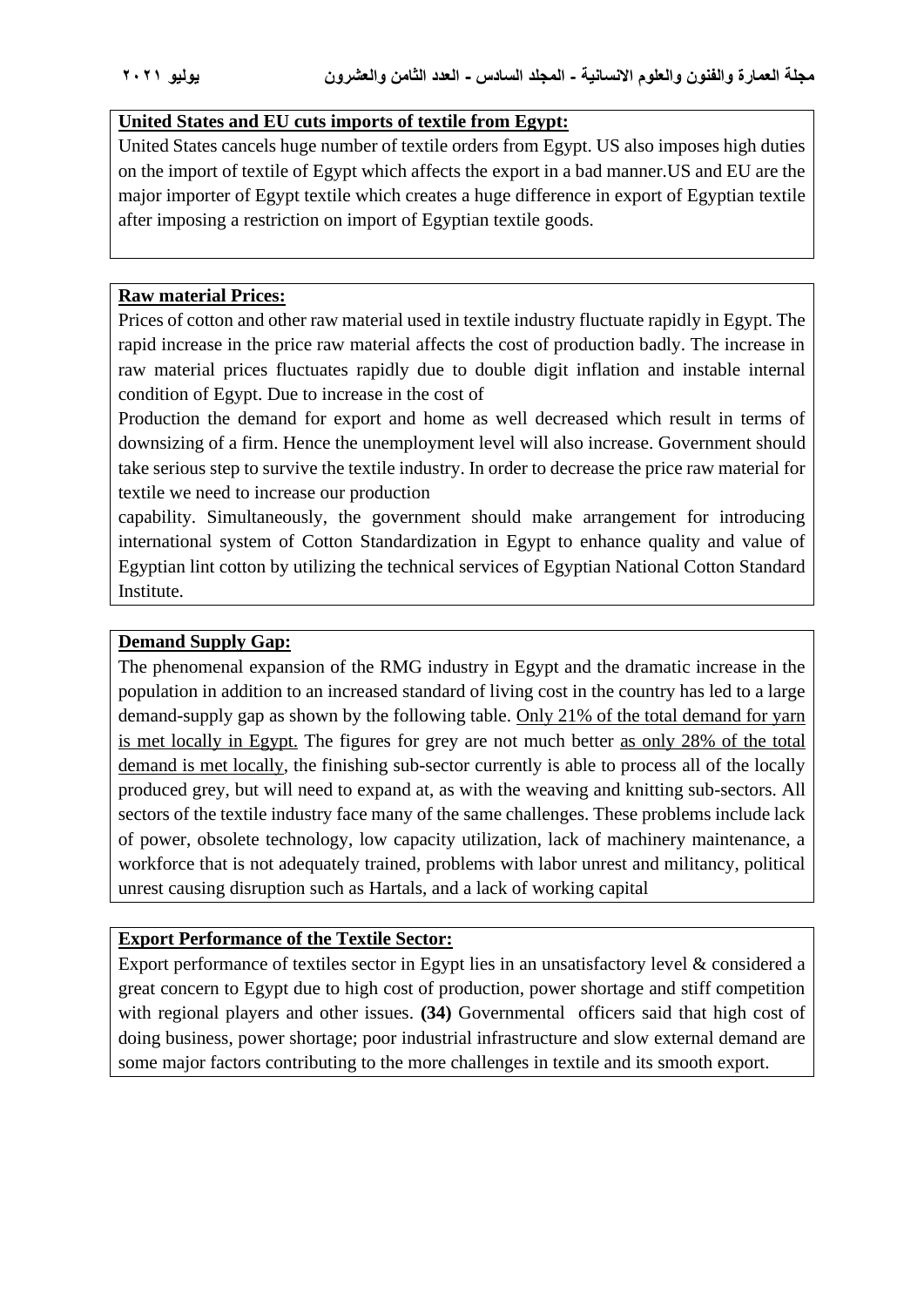#### **The Effect of Global Recession on Textile Industry:**

Economics, the term 'recession' means "The reduction of a country's Gross Domestic Product (GDP) for at least two quarters; or in normal terms, it is a period of reduced economic activity." Egypt is developing economy in the world, and one of the lowest in terms of the dollar. It is sad to see our economy like this now. Egypt is actually a very economically diverse country with boasting industries of textiles, agriculture, etc. The main reason for this slump has largely been the political instability over the past few years; no proper economic policies were implemented; at least none that succeeded. This caused a very high rate of inflation, the prices of commodities soared through the roof, the number of people living below poverty line increased significantly and consequently, the working class layman became virtually deprived from basic necessities like water, Wheat, electricity, natural gas, and cooking oil; add to all this, the preposterous amounts of load-shedding, and what we get is a nation in shambles12. The above all situation of the economy badly affected the textile industry also. The demand for textile product cut down locally and internationally as well. The export order reduced due to unpredictable conditions of Egypt and political instability. The cut down in the production of textile causes further unemployment level which decrease the

living standard of people.

**Effect of Inflation:** Inflation rate is measured as the change in consumer price index (CPI). Inflation is basically in the price level. It is a decline in the real value of money. Inflation can have adverse effect on economy. Egypt is one of prey of inflation. It still faces high double digit inflation. The increase in inflation causes the increase in production of textile good which return in downsizing. The double digit inflation causes reduction in exports of textile

## **The Future of the Textile Industry in Egypt**

The textile industry in **Egypt** has grown in an unplanned manner and a critical demand-supply gap has arisen for both yarn, fabrics & garments.

The crisis will naturally deepen unless appropriate backward linkages, the incorporation of the fundamental steps in the textile industry all through to the RMG industry, can be built to meet the rapidly approaching challenges in the global textile market. As the population is growing and the standard of living is increasing in **Egypt**, the demand for textiles is increasing rapidly. This presents an urgent need to dramatically increase capacities in spinning, weaving, knitting, dyeing, printing, and finishing sub-sectors. This will require the adoption of the most modern and appropriate technology to ensure quality products at competitive prices.

The possibility of increased yarn production in **Egypt** is an issue that has been looked into extensively by many researchers. These investigations have revealed the country actually has a comparative advantage over all competitors in terms of the expense of yarn production. However, the country has a very low depreciation rate and a fairly low interest rate as well, aided by a low conversion cost as well. However, the price of auxiliary materials in **Egypt** is the highest among all the yarn producers, as is the price of raw materials. Due to these two factors **Egypt** loses its comparative advantage over India and Pakistan. Most of the raw cotton imported by **Egypt** comes from overseas. The country is not only handicapped by the import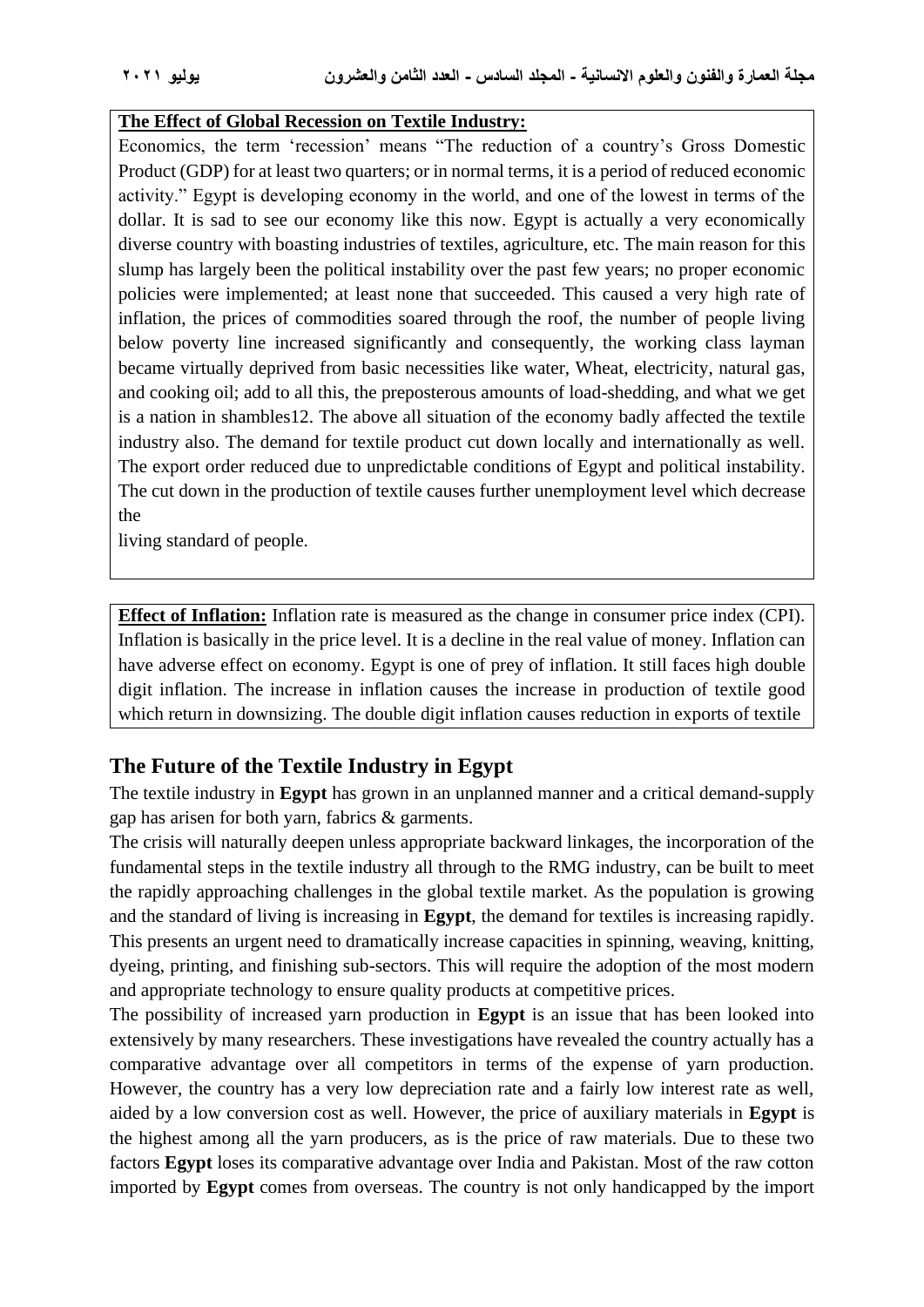tariffs and shipping expenses, in countries like **Egypt** paying more for the same cotton. The outcome for the **Egyptian** spinning mills of such price differentials is that they obtain raw cotton of the same quality at prices, which are approximately 30% higher than the Indian mills, and Pakistani mills. In addition, **Egypt**'s spinning mills have to pay another 6 to 7% for handling, freight, and commission charges which put them in a disadvantageous situation. The new infrastructure development surcharge, or IDS, on all imports added another 2.5% to the price of imported raw cotton. The weaving and knitting sub-sectors will also need to expand at a rapid rate, as there is a large demand-supply gap in the country. With increased investment in the sub-sectors and modernized machinery, **Egypt** could profit greatly from larger and more competitive weaving and knitting sectors. As current dyeing facilities are mostly dependent on imported fabrics, they are expanding at a rate which is not dependent on any of the other sectors. However, as local grey becomes more competitive, and its production is increased, the dyeing, printing, and finishing sub-sector will also need to expand to accommodate for the increased supply. The leakage from bonded warehouse facilities and smuggling of materials across borders also need to be monitored closely in order to assure the competitiveness of the local industry. **(35)**

The reduction of such problems will automatically improve the market position resulting in improved opportunities for the expansion of the **Egypt** textile industry. The possibility of increased yarn production in **Egypt** is an issue that has been looked into extensively by many researchers.

**Egypt** has a lower waste percentage than all its competitors12. Power along with Korea is the cheapest in

**Egypt** amongst all the yarn producers. The country also has a very low depreciation rate and a fairly low interest rate as well, aided by a low conversion cost as well. However, the price of auxiliary materials in **Egypt** is the highest among all the yarn producers, as is the price of raw materials. Due to these two factors **Egypt** loses its comparative advantage over India and Pakistan. The country is not only handicapped by the import tariffs and shipping expenses, but India and Pakistan subsidize the raw cotton, which is sold

locally, resulting in countries like **Egypt** paying more for the same cotton. The outcome for the **Egypt**ian spinning mills of such price differentials is that they obtain raw cotton of the same quality at prices, which are approximately 30% higher than the Indian mills, and Pakistani mills **(36)**

In addition, **Egypt**'s spinning mills have to pay another 6 to 7% for handling, freight, and commission charges which put them in a disadvantageous situation. The new infrastructure developments charge, or IDS, on all imports, which was stipulated in the1997/98 fiscal year, added another 2.5% to the price of imported raw cotton. The weaving and knitting sub-sectors will also need to expand at a rapid rate, as there is a large demand-supply gap in the country. With increased investment in the sub-sectors and modernized machinery, **Egypt** could profit greatly from larger and more competitive weaving and knitting sectors. As current dyeing facilities are mostly dependent on imported fabrics, they are expanding at a rate which is not dependent on any of the other sectors. However, as local grey becomes more competitive, and its production is increased, the dyeing, printing, and finishing sub-sector will also need to expand to accommodate for the increased supply. The leakage from bonded warehouse facilities and smuggling of materials across borders also need to be monitored closely in order to assure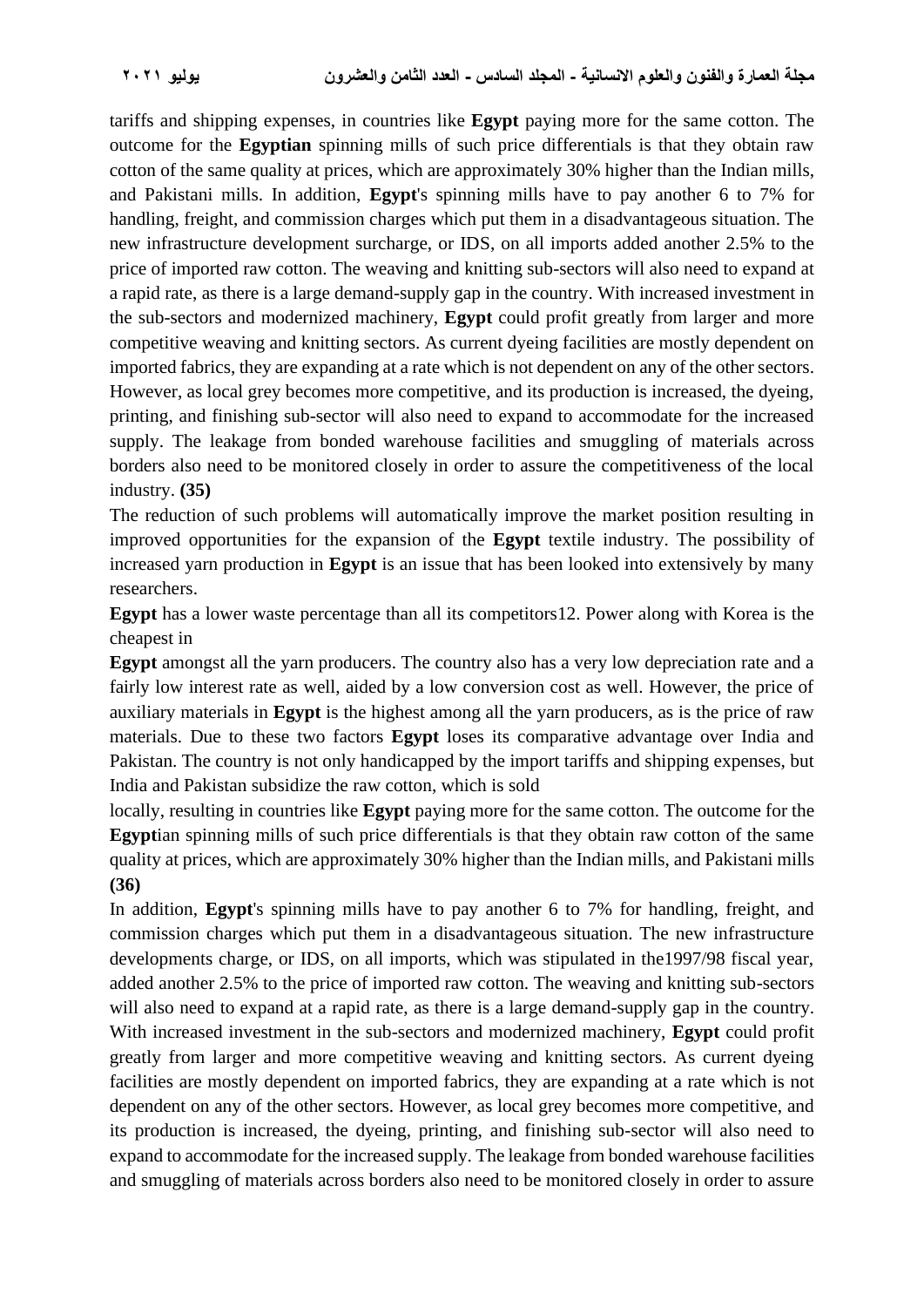the competitiveness of the local industry15. The reduction of such problems will automatically improve the market position resulting in improved opportunities for the expansion of the **Egypt** textile industry.

## **Recommendations to overcome the challenges for growth of Textile Industries**

Despite all the challenges that exist in Egypt, companies can still highly benefit from its sourcing offering. Together effort from three main stock holders like government, suppliers and buyers can work to overcome these various hurdles to success **(37)**

Some Recommendations are given as under Zero Rating on import of all textile machinery, Zero rating exports, tariff reduction, Incessant energy supply to textile units, Issues relating to the market access, Quality products with timely delivery, Single digit mark up and Special power tariff for the Duty free market access to European Union and United States, Remedy though Foreign Direct Investment (FDI), Images of Building of **Egypt** to Attract Foreign Direct Investment (FDI), Focus on Value Addition, Technology Up-gradation and Capacity Building, Human Resources Development, Reducing the cost of doing Business in **Egypt**, Need for Improving Textile Production, Awareness of International Quality Standards, Introducing concept of on-the- job-training, Introducing efficient management techniques, Subsidy removal should be taken a back, Interest rate should be low down in order to survive this industry, Electricity and gas tariff, Removal of Energy Crisis, Exploration of new Export Markets, Bonded warehouse facilities, Duty free importation of raw materials of export in the RMG, Avoidance of double taxation for joint venture projects, Income tax exemption for up to three years for foreign technicians, Duty on dyes and chemicals will be withdrawn, Duty free import of capital machinery, Close monitoring of leakage in the market, Appoint an advisory committee to represent the industry to the government, Improvement of research and computer technology, All sectors of the industry will be modernized, Rehabilitated as much as possible, Tariffs will be rationalized, The policy calls for the establishment of many new factories and projects, but does not provide a scheme for financing them, The lack of training and technology is mentioned, but no steps are suggested for enhancing the kills of the workforce and engineers, No suggestions are made for setting up institutions to conduct the technical and marketing research needed to upgrade the quality of **Egyptian** products to make them more appealing in the International market. The need for the expansion of the **Egypt**'s infrastructure such as roads, ports, and railway capacities to accommodate increased imports and exports is not mentioned. The great problems arising from the shortage of suitable land on which to build the necessary factories is also not considered. The policy states that environmental pollution is negligible, but does not go further into the matter. However, it was very obvious to me on one of my factory visits that affluent treatment and disposal in the industry is a very serious problem. The need for more power is mentioned, but no plans have been devised on how the expansion will be undertaken.

## **Conclusion:**

The suggestive tools developed in this article cover a comprehensive series of aspects in the expected sustainable and potential textile industries growth. Egypt textile industry is going through one of the toughest periods in day after day. The global recession which has hit the global textile really hard is not the only cause for concern. Serious internal issues also affected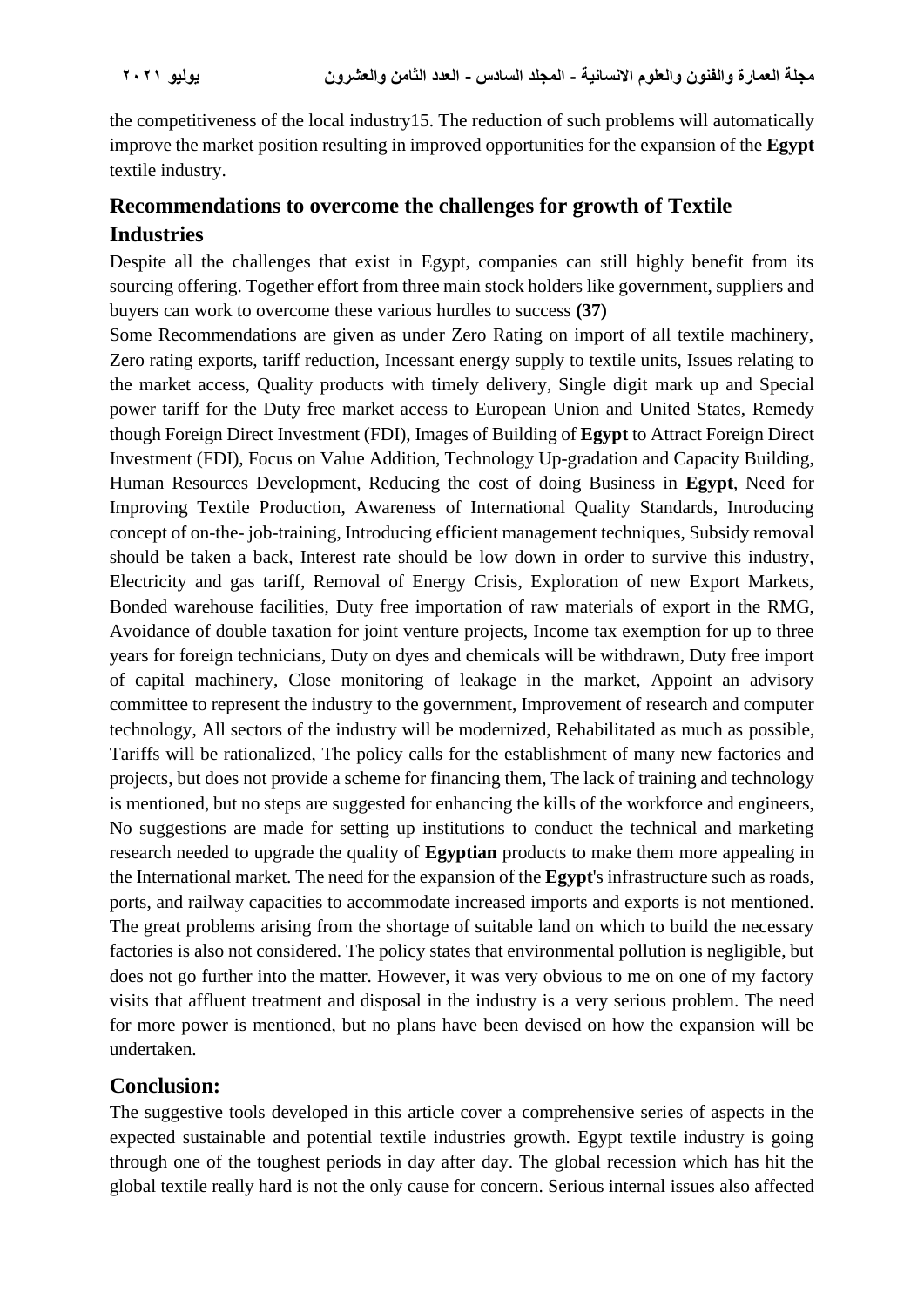Egypt textile industry very badly. The high cost of production resulting from an instant rise in the energy costs has been the primary cause of concern for the industry. Depreciation, double digit inflation and high cost of raw materials has seriously affected the growth in the textile industry. It is getting more and more difficult for the exporters to travel abroad to attract potential buyers. Egypt's textile industry lacks research and development (R and D), The production capability is very low due to obsolete machinery and technology. Egypt is facing high cost of production due to several factors like electricity tariff, the increase in interest rate, energy crisis, devaluation of Egyptian Pound, increasing cost of inputs, political instability, removal of subsidy and internal dispute. The above all factor increase the cost of production which decreases the exports. Government should provide clear vision to accomplish the development of potential and sustainable textile industries growth in Egypt & should provide solutions in creating industrial environment for the industry to grow, develop & increase local and international market & industry investment. Some of solution & actions required may include the following:

- Clear and transparent policies to support this industry for both local & export economies.

Government Vision concerning the future of the industry should be translated into strategic action plans for development.

Promoting joint ventures with ministry of education & technical assistance available to proceed training in factories through Vocational Training which can provide technical assistance for factories for enabling them access to global markets

Greater attention to product development and differentiation; and establishment of niche markets, which can provide added value and make use of Egypt's superior grade cottons

Raising awareness of the importance of high quality products which can easily penetrate  $\&$ compete in the international market.

- Ensuring efficient legal framework which can deal smoothly and promptly with issues concerning investments

|            | <b>Spinning</b>                   | <b>Weaving</b>              | Knitting          | <b>Dyeing</b>           | <b>Sewing</b>                          |  |
|------------|-----------------------------------|-----------------------------|-------------------|-------------------------|----------------------------------------|--|
| March 2019 | <b>Obour</b><br><b>Industrial</b> | <b>Obour</b>                | <b>Obour</b>      |                         | <b>Obour Industrial</b><br><b>Area</b> |  |
|            | <b>Badr</b>                       | <b>Industrial</b>           | <b>Industrial</b> |                         |                                        |  |
|            | <b>Industrial</b><br>10th of      | 10th of                     | 10th of           |                         |                                        |  |
|            | <b>Ramadan</b>                    | <b>Ramadan</b>              | <b>Ramadan</b>    |                         | 10th of Ramadan   10th of Ramadan      |  |
|            | <b>Borg El Arab</b>               | <b>Borg El Arab</b>         | Giza - Kafr       |                         | Giza - Kafr Hakim                      |  |
|            | <b>Industrial</b>                 | <b>Industrial</b>           | <b>Hakim</b>      | <b>Obour Industrial</b> |                                        |  |
|            |                                   | El Amria Free El Amria Free | Cairo -           |                         | Cairo - Shoubra                        |  |
|            | Zone                              | <b>Zone</b>                 | <b>Shoubra</b>    |                         |                                        |  |

#### **Tables & Figures Mapping of Factory Visits**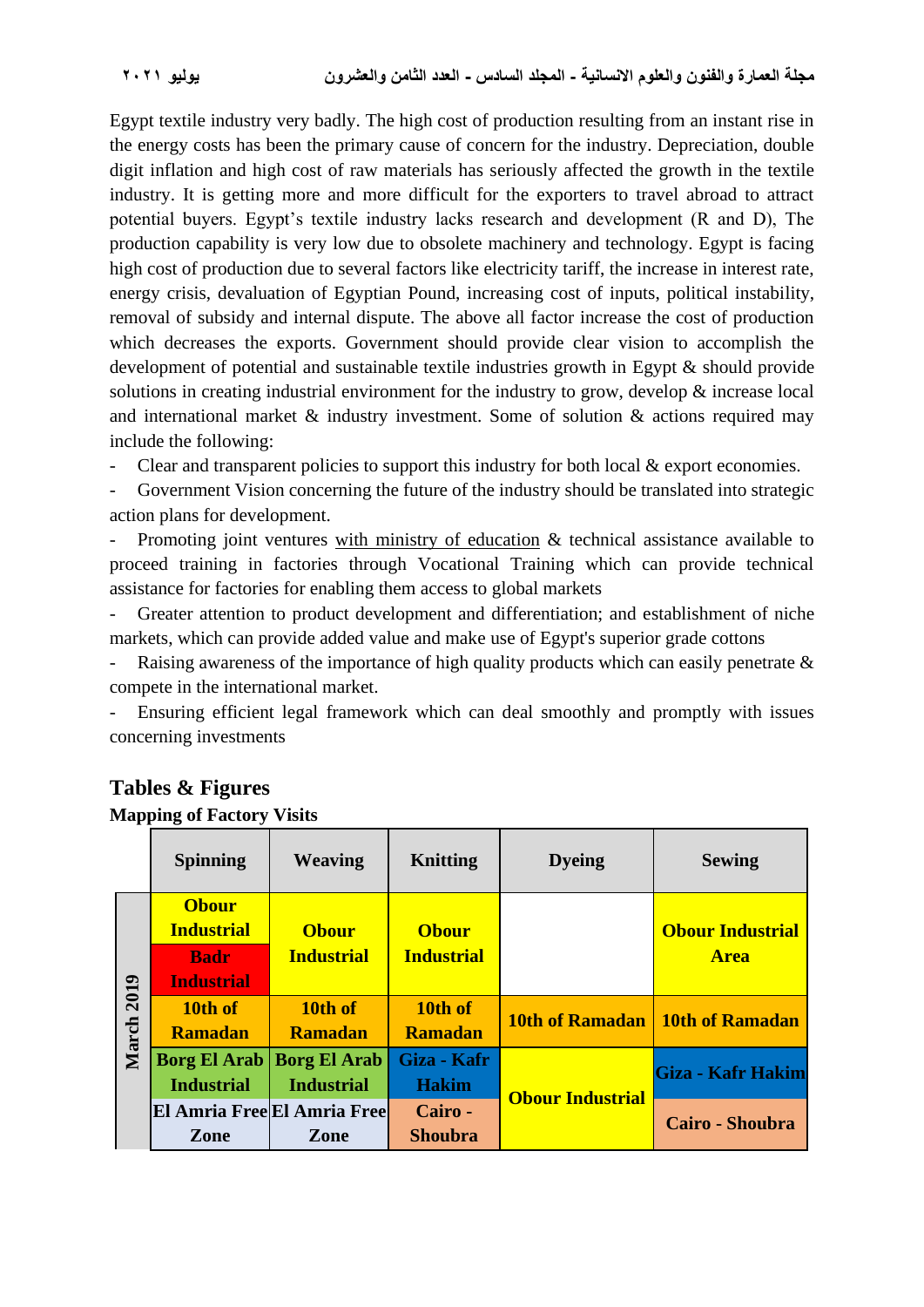| <b>Sadat</b><br><b>Industrial</b> | <b>Sadat</b><br><b>Industrial</b> | Cairo -<br><b>Shoubra</b> | Cairo - Shoubra | <b>Cairo - Shoubra</b> |  |
|-----------------------------------|-----------------------------------|---------------------------|-----------------|------------------------|--|
| <b>Mehalla</b>                    | <b>Mehalla</b>                    | <b>Mehalla</b>            | <b>Mehalla</b>  | <b>Mehalla</b>         |  |
|                                   |                                   | 15th of May               |                 | 15th of May            |  |
|                                   |                                   | <b>Industrial</b>         |                 | <b>Industrial</b>      |  |
|                                   | <b>Beni Seweif Industrial</b>     |                           |                 | <b>Port Said Free</b>  |  |
|                                   |                                   |                           |                 | Zone                   |  |

### **General Statics: (Global Value Chain)**



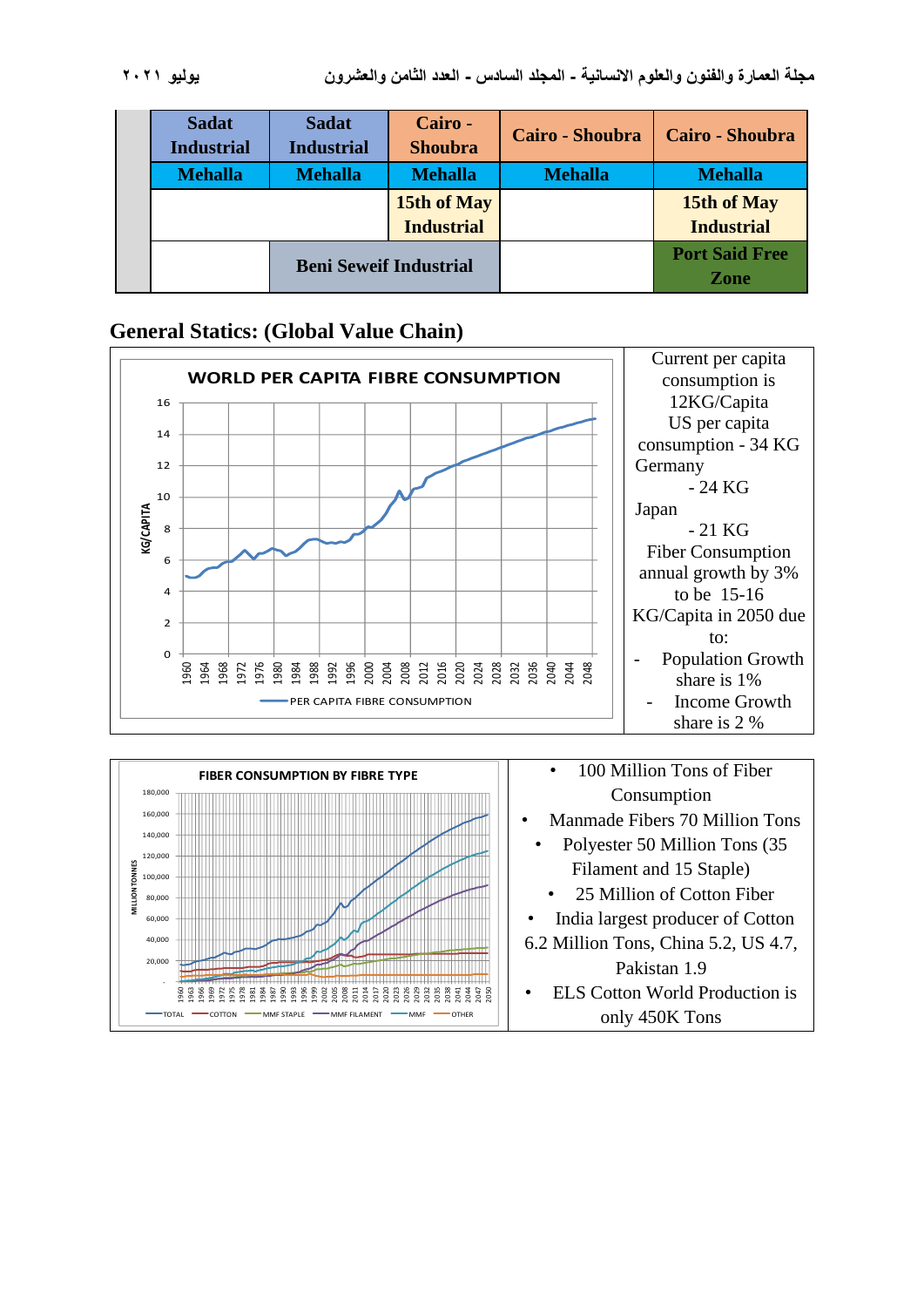#### **Vertically Integration Structure of the Egyptian Textile Industry**

Creation of Added value: Yarn vs high value products

| Type product                                       | <b>Units</b> | Selling price<br>Average | <b>Added Value</b> | Raw material | Kg Raw material<br><b>Consumptions for</b><br>units |  |  |  |
|----------------------------------------------------|--------------|--------------------------|--------------------|--------------|-----------------------------------------------------|--|--|--|
|                                                    |              |                          |                    |              |                                                     |  |  |  |
| Fine Yarn Egyptian Cotton (average count Ne 60/1)  | 1 Kg         | 7,16                     | 50%                |              | 1,42                                                |  |  |  |
|                                                    |              |                          |                    |              |                                                     |  |  |  |
| Fine Yarn Egyptian Cotton (average count Ne 100/1) | 1 Kg         | 11,04                    | 122%               | 4,97         | 1,42                                                |  |  |  |
|                                                    |              |                          |                    |              |                                                     |  |  |  |
| BedSheets Egyptian Cotton (average Tc 400)         | 1 Sets       | 26,74                    | 135%               | 11,36        | 3,68                                                |  |  |  |
|                                                    |              |                          |                    |              |                                                     |  |  |  |
| <b>Terry Towels Egyptian Cotton</b>                | $1$ Kg       | 5,47                     | 106%               | 2,65         | 1,35                                                |  |  |  |
|                                                    |              |                          |                    |              |                                                     |  |  |  |
| Fine Shirting Egyptian Cotton (dyed yarn)          | 1 Shirting   | 10,84                    | 471%               | 1,90         | 0,54                                                |  |  |  |
|                                                    |              |                          |                    |              |                                                     |  |  |  |
| Pant & Trouser Egyptian Cotton (grey fabric)       | 1 Meter      | 1,83                     | 116%               | 0,85         | 0,31                                                |  |  |  |
|                                                    |              |                          |                    |              |                                                     |  |  |  |
| <b>Knitting Fabrics Egyptian Cotton</b>            | $1$ Kg       | 7,95                     | 160%               | 3,06         | 1,49                                                |  |  |  |
|                                                    |              |                          |                    |              |                                                     |  |  |  |
| <b>Knitting Garment Egyptian Cotton</b>            | $1$ Kg       | 13,18                    | 319%               | 3,15         | 1,51                                                |  |  |  |
| Main export market for Egyptian cotton             |              |                          |                    |              |                                                     |  |  |  |



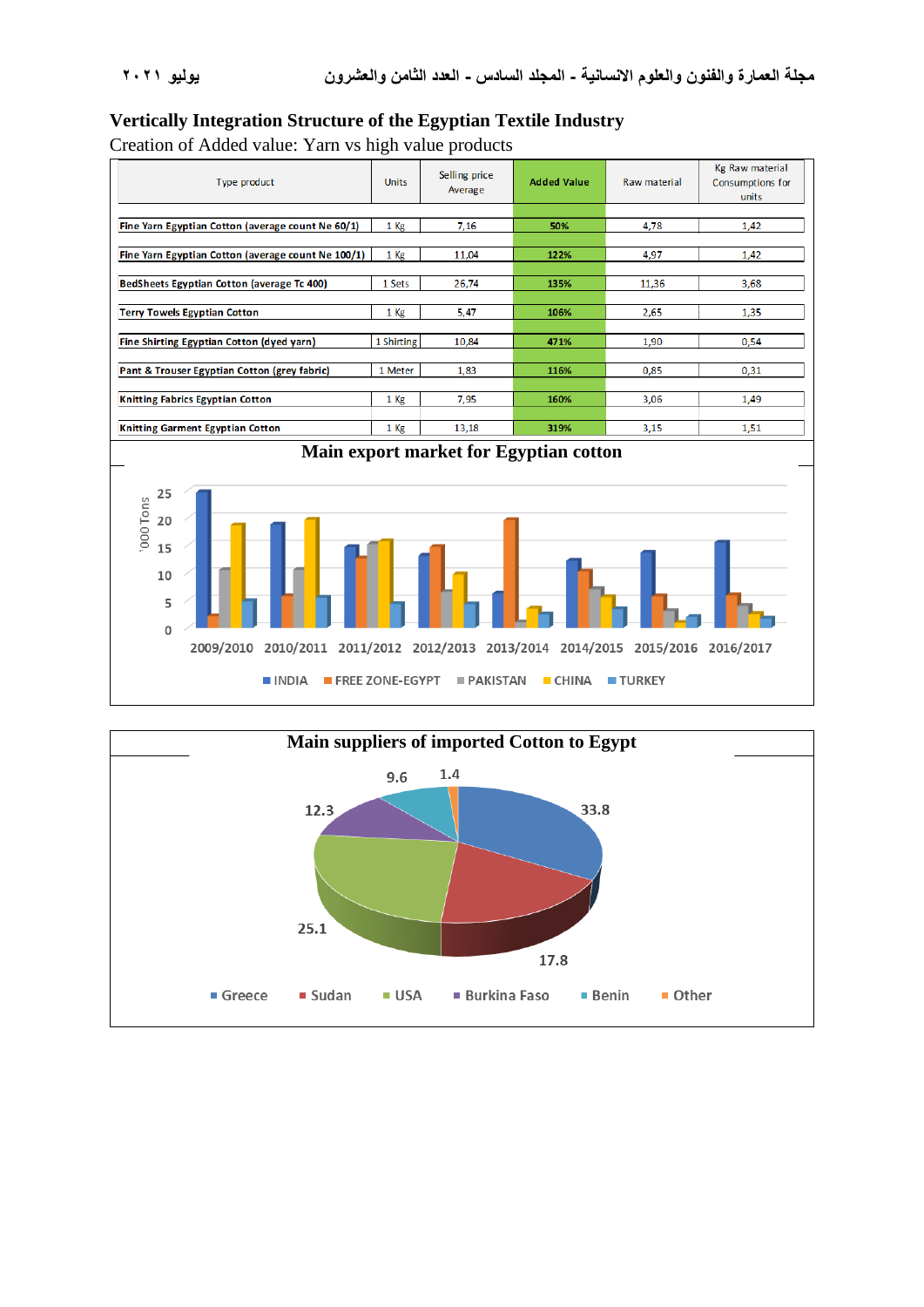



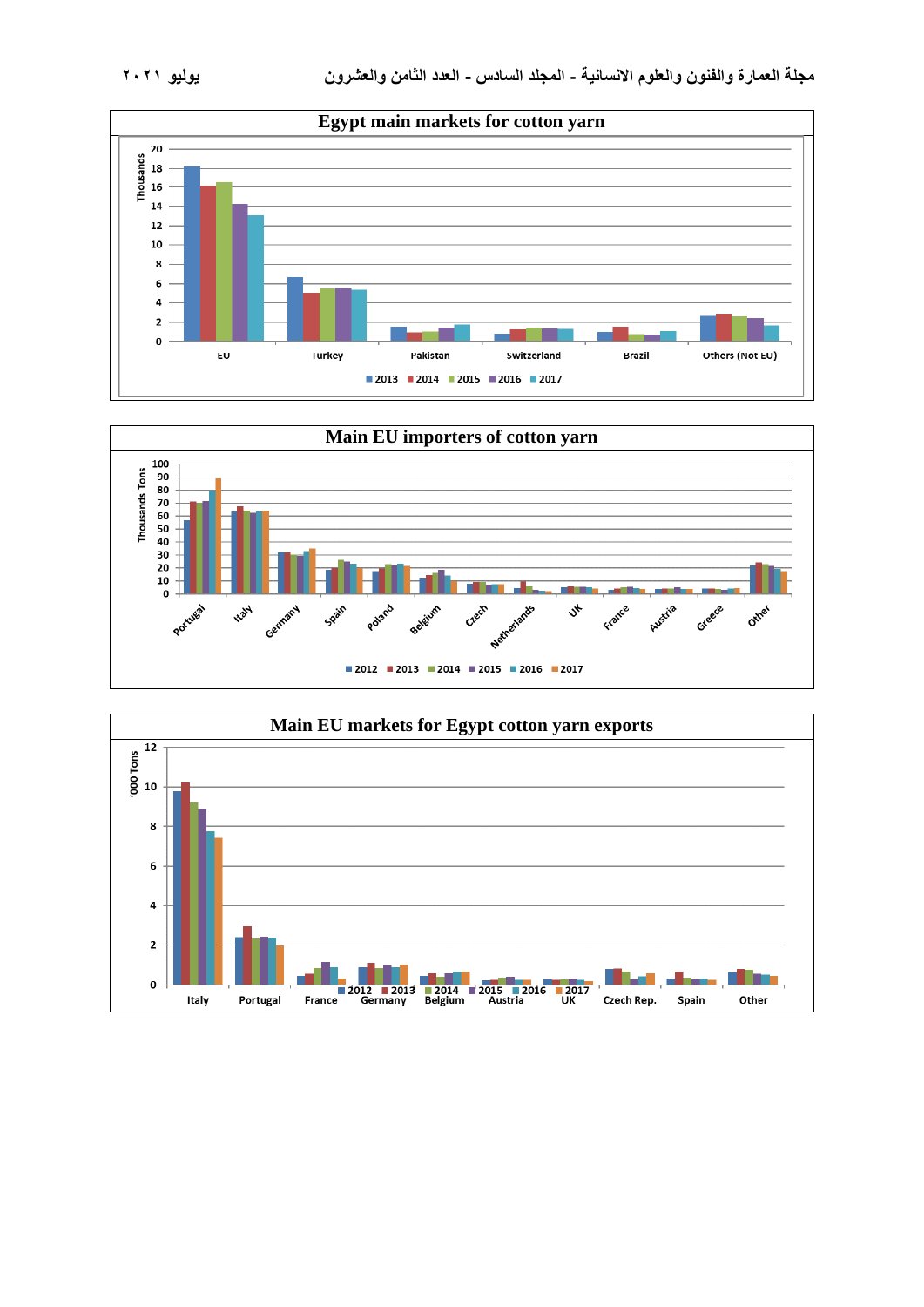| Egypt share in EU imports of cotton yarn by count range (Tons) |         |         |         |         |         |                                         |        |        |                         |                  |
|----------------------------------------------------------------|---------|---------|---------|---------|---------|-----------------------------------------|--------|--------|-------------------------|------------------|
|                                                                | 2009    | 2010    | 2011    | 2012    | 2013    | 2014                                    | 2015   | 2016   | 2017                    | Egypt<br>Share % |
| <b>Less than NE8</b>                                           | 22,322  | 24,512  | 19,118  | 19.201  | 17.907  | 19.140                                  | 19,370 | 16.257 | 11362.0                 |                  |
| <b>NE8-NE25</b>                                                | 113.207 | 120.962 | 106,022 | 105,625 | 122.220 | 122.627                                 |        |        | 119,285 115,780 109,473 | 1.40%            |
| <b>NE25-NE30</b>                                               | 67,467  | 79.227  | 62,915  | 64,677  | 75.924  | 76.552                                  | 80,466 | 83.491 | 90,092                  |                  |
| <b>NE30-NE47</b>                                               | 35,912  | 41,733  | 31,775  | 28,301  | 33,026  | 30.164                                  | 28,980 | 32,339 | 31,612                  |                  |
| <b>NE47-NE55</b>                                               | 7,821   | 10.440  | 8,972   | 7,981   | 10,055  | 9,053                                   | 8,817  | 9,362  | 8,170                   | 15.60%           |
| <b>NE55-NE70</b>                                               | 14.014  | 17.750  | 15,614  | 13,823  | 14.861  | 17.358                                  | 14,389 | 14.642 | 15.106                  |                  |
| <b>Above NE70</b>                                              | 9,129   | 12,031  | 10,068  | 9,936   | 10.044  | 10.254                                  | 9,866  | 9,379  | 9,026                   |                  |
| <b>Total</b>                                                   | 269,872 | 306,655 | 254,484 | 249,544 |         | 284,037 285,148 283,188 283,266 274,841 |        |        |                         | 4.70%            |

## **Egypt's Private Sector Leading Economic Growth & Investment**

Higher contribution of Private Sector to GDP and slight increase in private sector share in GDP, with more efforts to increase private sector contribution on the way: Electricity Law: Sector deregulation and liberalization has paved the way to attracting sizable private investments in renewable energy- target is 4GW generation of renewable energy by private sector by 2022 Natural Gas Law: permit for the first time the issuance of licenses for imports and distribution of natural gas by the private sector Railway Law: allow private sector to participate in developing, managing and operating railway projects - Enhance the role, effectiveness and ability of Egypt's Competition Authority (ongoing)

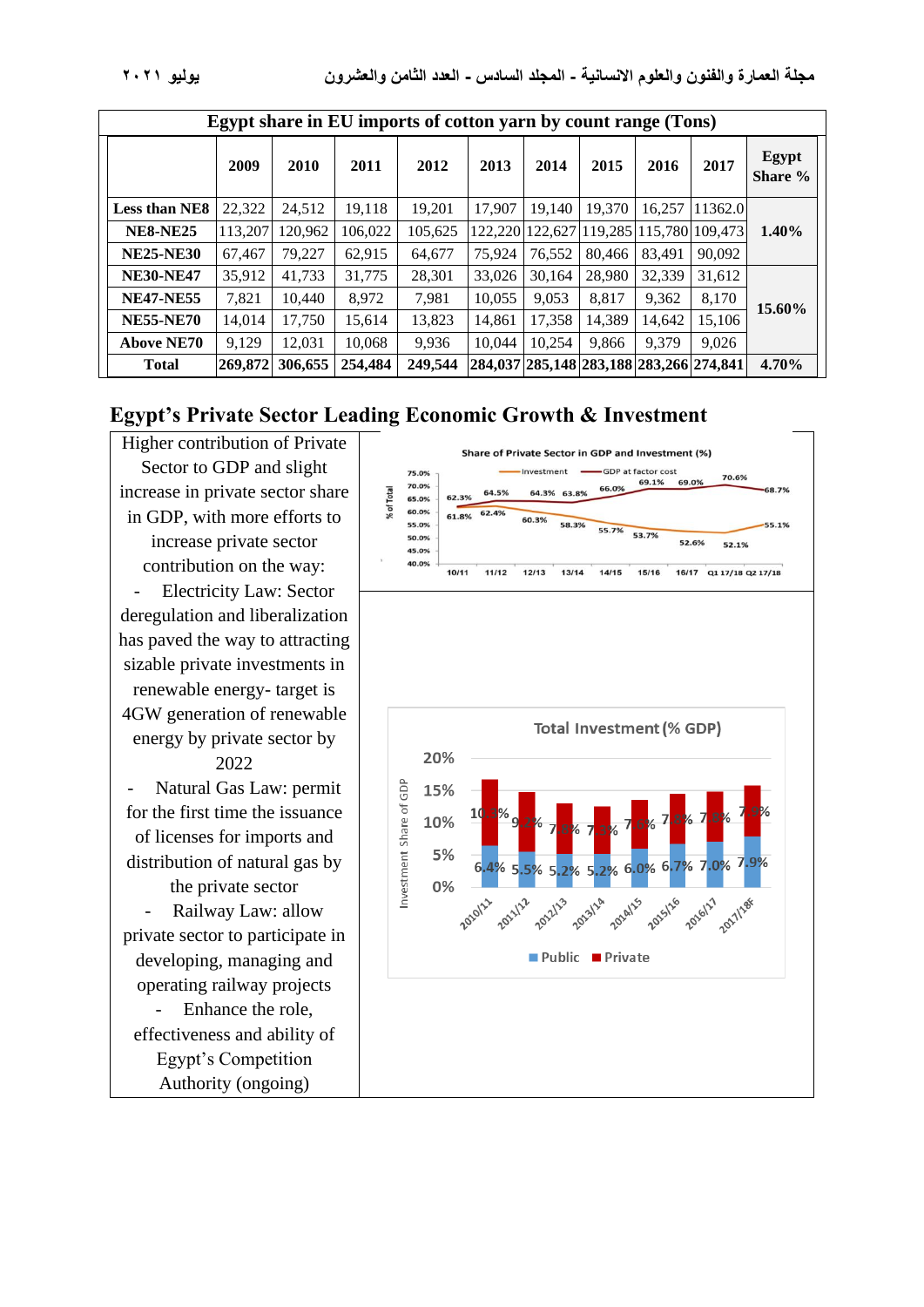## **References:**

1- <https://oxfordbusinessgroup.com/analysis/sewn-textiles-industry-experiencing-revival>

2- Strategy And Action Plan Project For The Egyptian Textile and Clothing Industry, Gherzi , IMC 2006

- 3- http://www.egytexfairs.com/why-visit/
- 4- <http://www.expoegypt.gov.eg/map>
- 5- <http://www.mti.gov.eg/>

6- Matar, Sameh F, An exploratoration into job satisfaction and motivation among senior and middle managers in Egyptian textile industry

7- The role of textile and clothing industries in growth and development strategies, Jodie Keane and Dirk Willem te Velde, Overseas Development Institute, May 2008

8- Egyptian Export Promotion Centre. Ministry of Economy and Foreign Trade, annual report (2016)

9- [https://oxfordbusinessgroup.com/overview/manufacturing-might-growing-export-activity](https://oxfordbusinessgroup.com/overview/manufacturing-might-growing-export-activity-and-emphasis-local-production-support-transition)[and-emphasis-local-production-support-transition](https://oxfordbusinessgroup.com/overview/manufacturing-might-growing-export-activity-and-emphasis-local-production-support-transition)

10- <http://www.goeic.gov.eg/>

11- ITC Egypt

12- [https://oxfordbusinessgroup.com/overview/manufacturing-might-growing-export-activity](https://oxfordbusinessgroup.com/overview/manufacturing-might-growing-export-activity-and-emphasis-local-production-support-transition)[and-emphasis-local-production-support-transition](https://oxfordbusinessgroup.com/overview/manufacturing-might-growing-export-activity-and-emphasis-local-production-support-transition)

13- Challenges Facing Investment In The Egyptian Cotton Industry, Arnal El Tobgy, BA and Mohamed Masri, PhD, MSc, BSc (Hons), AMCST, CText, ATI, AIT Consulting -Cairo, Egypt.

14- World Manufacturing Production, Statistics for Quarter IV, 201 , Unido

15- World Bank report 2017,

16- Strategy And Action Plan Project For The Egyptian Textile and Clothing Industry, Gherzi , IMC 2006

- 17- <http://www.egytexfairs.com/egyptian-textile-clothing-industry-outlook/>
- 18- World Bank's "Doing Business 2018" report.
- 19- General Organization of Export and Import Control GOEIC. 2014 report
- 20- Readymade garment (RMG) industry, is there a way to save it, Policy brief 2011
- 21- Problems & challenges facing the textile industry various organizations
- 22- [http://www.wernerinternational.com](http://www.wernerinternational.com/)
- 23- K. T. Soo, Barriers to Exporting to the EU: Evidence from Textiles & Leather goods firms in India, Lancaster University Management School, Department of Economics

24- <https://www.unido.org/>

25- Strategy And Action Plan Project For The Egyptian Textile and Clothing Industry, Gherzi , IMC 2006

26- R. Hawash, Industrialization in Egypt, historical Development & Implication for Economic policy, October 2007

27- The role of textile and clothing industries in growth and development strategies, Investment and Growth Program, Overseas Development Institute, 2008

28- Bangladesh Observer-Business Survey (2009),

29- http://www.fiber2fashion.com (2010)

30- R. Springborg, Combining Economic and Political Development, Egypt's Economic Transition: Challenges and Prospects